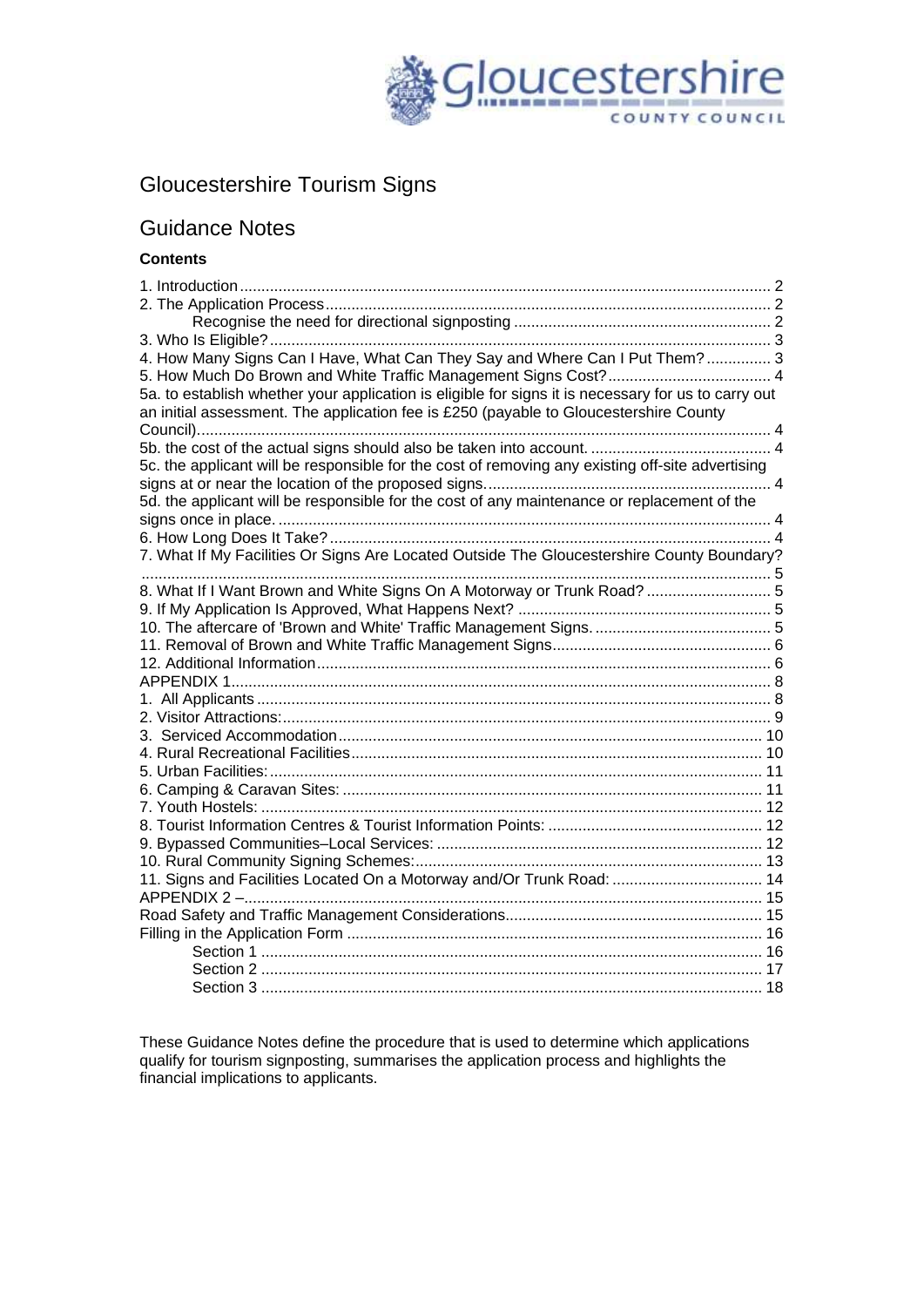### <span id="page-1-0"></span>**1. Introduction**

Responsibility for approving 'Tourism' traffic sign applications within Gloucestershire rests with Gloucestershire County Council (GCC). This information is intended to help explain how to apply for signs and we hope that you find it useful. Please see the next 2 sections for a summary of the application process.

Although it may seem a simple matter to have a sign put up near your business, please remember there is road safety, quality and 'sign pollution' issues to assess before an application is approved. There is an application process, and your application will be judged against a range of eligibility criteria (see Appendix 1), as well as against road safety and traffic management factors (see Appendix 2).

Brown and White traffic management signposting is not allowed for advertising purposes; they are only intended to help visitors from outside the local area to find defined classes of tourism facilities easily and safely. These signs should supplement rather than duplicate information already provided on existing directional signs.

There is a cost involved – applicants pay a £250 application fee (currently non VATable) to Gloucestershire County Council, and then if successful are responsible for the cost of design and construction of the signs. Although the signs remain the property of Gloucestershire County Council, the cost of any maintenance or replacement for the signs after erection will also be the responsibility of the applicant.

Too many signposts spoil the look and feel of an area, and can make it confusing and distracting for the driver. It is important that the impact of new and additional signposting is taken into consideration when each application is assessed. Gloucestershire is a rural county of great charm and there is a risk that a proliferation of signs will destroy part of that appeal, as well as creating a distraction for road users. To protect against this, GCC reserve the right to refuse even eligible applications for the wider benefit of the local population and visitors. Therefore, not all eligible applications will be approved, particularly in areas where there is already a proliferation of signs. In some cases applicants will be encouraged to take up shared traffic management signposting with other local facilities on the same route.

## <span id="page-1-1"></span>**2. The Application Process**

#### <span id="page-1-2"></span>**Recognise the need for directional signposting**

Download criteria and guidance notes from GCC website - the tourism element of the application process is by self-assessment - ensure the facility in which you are applying for signage meets all the criteria and that you provide the supporting evidence. If this is not complete on submission, we will reject the application.

Submit Application – fully complete the on-line Application Form, using the Guidance Notes, and submit it ensuring all the appropriate supporting evidence and location map of required tourism signs is attached. An application fee payment of £250 (non-refundable) will be required when you submit your application. Evaluation of applications will only take place in the first week of February and/or the first week of September (whichever is earlier); however, applications can be submitted at any time.

**Stage 1 (Initial Self- Assessment Stage) -** the applicant will assess their application against the qualifying tourism criteria. EACH criteria MUST be met - there are no exceptions.

If your application meets the tourism eligibility criteria submit your application. If successful, we notify you, and start the design process.

The application, if rejected because it does not meet the eligibility criteria then we will contact you and inform you of our decision. As the application fee is non-refundable, you will need to make sure that your facility meet the criteria and you are providing all the necessary supporting information; we will not contact you for any additional information. **Our decision depends on the information supplied with your on-line application.**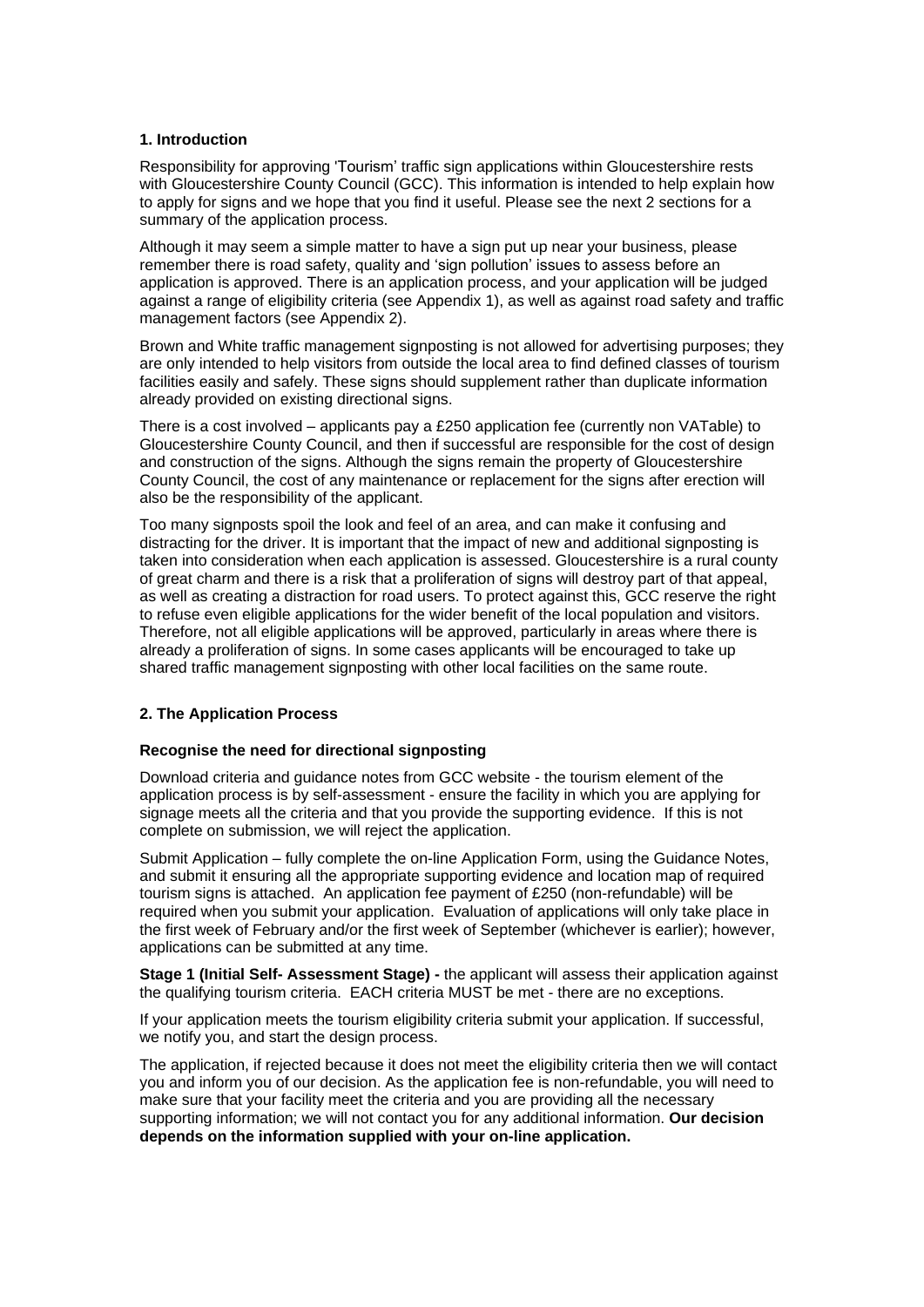### **Stage 2 Approval (Sign Implementation)**

Once approved, the Highway Officer will then assess the applicants signing proposals against visual impact, road safety and traffic management issues.

Signing Implementation – the Applicant should arrange and pay for the design and construction of the approved tourism signs. The Highways Officer will give advice on your options for this work and will need to approve proposals before Implementation.

Future Sign Maintenance and Replacement - the applicant is responsible for the cost of any maintenance or repairs to the signs, and must consult with the Highway Officer over any impending works on the signs. Only properly trained, authorised and highway accredited personnel must carry out any work on the signs.

Ongoing Monitoring of Facilities - GCC will monitor the continued eligibility of facilities that have received brown signs. If necessary GCC will remove the brown signs, and all costs incurred will be met by the facilities.

## <span id="page-2-0"></span>**3. Who Is Eligible?**

An eligible tourism facility is defined, for this purpose, as:

"a permanently established destination or facility of recognised quality and/or importance that attracts or is used by visitors from outside the local area, and which is open to the public without prior booking during its normal opening hours."

Applicants will assess their facility against the eligibility criteria listed in (Appendix 1), and evidence must be provided to support each application. If the tourism facilities are located on a trunk road or motorway, or require signs from them, your application will also have to meet additional Highways Agency criteria, detailed in Appendix 1. Applicants must select one tourism sign category against which their application shall be evaluated. If you do not fit into a category then unfortunately you will not be eligible for brown and white signing. If you have more than one facility then you must submit an application per facility, it cannot be done on one application.

Eligibility does not automatically guarantee entitlement to brown signs. All applications will be judged on considerations of visual impact, road safety and traffic management needs, in addition to the appropriateness and quality of the facilities.

Facilities located on a principal route (i.e. 'A' class road) are generally not eligible for brown and white signposting. This is at the discretion of the Highways Officer, who will consider if the entrance is visible and identifiable from a safe distance as well as the visual and road safety impact of additional signage on the principal route.

#### <span id="page-2-1"></span>**4. How Many Signs Can I Have, What Can They Say and Where Can I Put Them?**

Signs will be considered from the most appropriate road and for rural facilities will not occur further than five miles away unless there are exceptional circumstances. There must be continuity of signing from the first sign to the destination.

The decision will be final, and will relate to:

- Visual impact, traffic management and road safety issues
- The number of other attractions qualifying for signs in the area
- $\bullet$ The location of the facilities

There is a range of standard symbols available, which represent the most common types of tourist attraction (see Appendix 4). Symbols are not obligatory, but when a facility requires more than one sign one standard symbol must be used on all its signs to ensure continuity.

Facilities will be signed individually where appropriate. However, subject to visual impact and traffic management considerations generic (e.g. 'High Street Hotels') or shared signing will be used if there are a number of facilities along a particular route or in one area to avoid over proliferation of signs.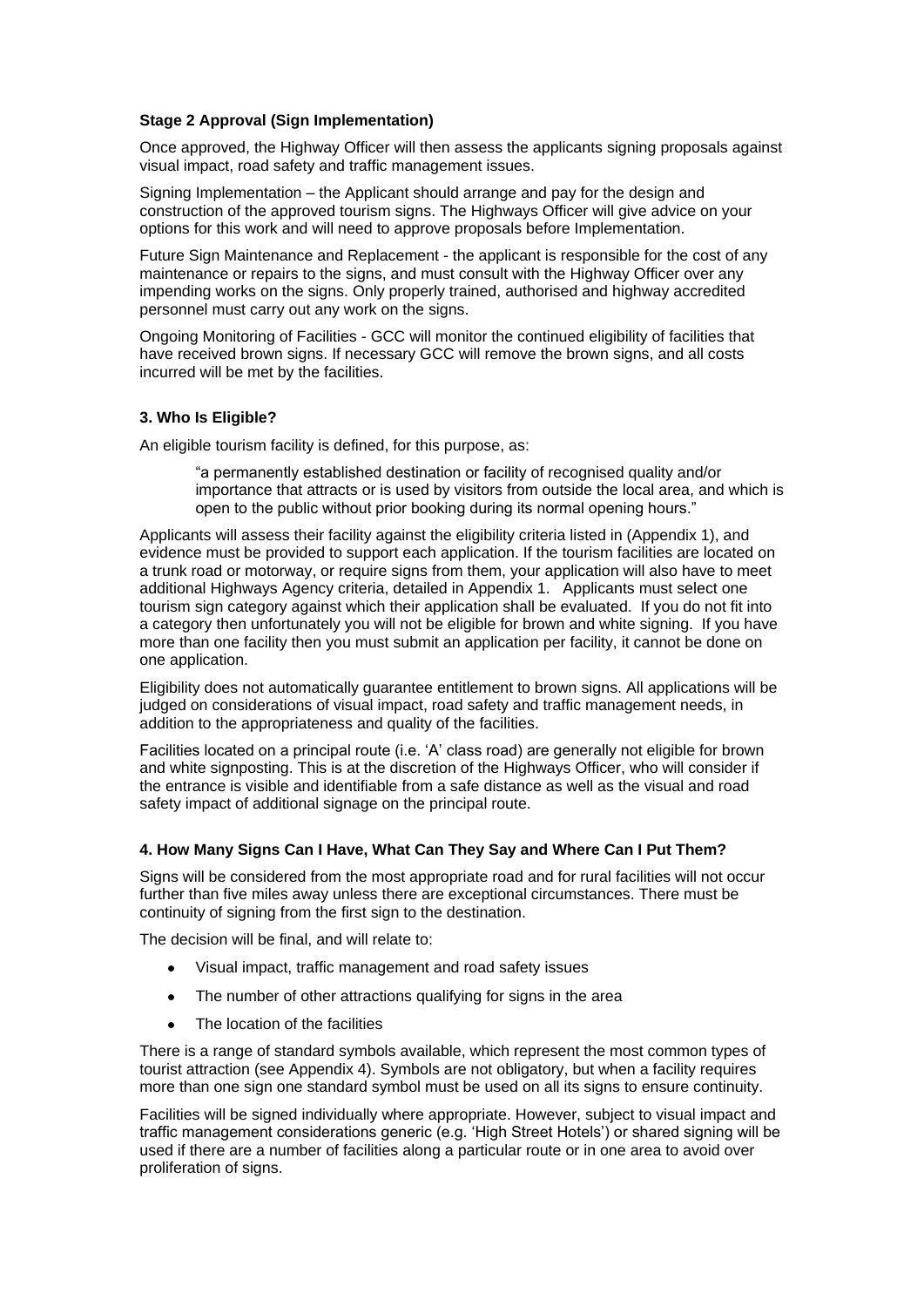## <span id="page-3-0"></span>**5. How Much Do Brown and White Traffic Management Signs Cost?**

There are four main areas of cost to consider when applying for brown and white traffic management signs:

- 1. Application fee (Non refundable irrespective of outcome)
- 2. Design and construction of signs
- 3. Removal of existing off-site advertising signs
- 4. Maintenance of signs

### <span id="page-3-1"></span>**5a. to establish whether your application is eligible for signs it is necessary for us to carry out an initial assessment. The application fee is £250 (payable to Gloucestershire County Council).**

The application fee is not refundable if the application is unsuccessful. Therefore, we encourage you to read the criteria carefully and have an informal chat with the relevant Highways Officer before submitting your on-line application. We do ask that you are careful to submit with your application the requested additional information and evidence to demonstrate your eligibility.

#### <span id="page-3-2"></span>**5b. the cost of the actual signs should also be taken into account.**

The cost of design and construction of the signs is different in every case and this can be due to specific regulatory requirements laid down by the Department for Transport (Dft). If you are aware of other attractions or facilities within the area that would like to apply for tourism signs, we recommend you consider joint funding the costs of signage should you're applications be successful.

If the new sign involves alteration to an existing sign the applicant is responsible for the cost of alteration. If the new sign means that the maximum number of signs allowed on a junction is exceeded, that applicant is also responsible for the cost of the replacement generic signs.

All new signs installations will require a certain amount of design work to ensure the proposed location chosen is achievable and is constructed in such a way that ensures the safety of the workforce installing the sign and the travelling public using the network.

Depending on what option you choose to procure your sign the work is charged as an hourly rate. This is because of the different variables associated with the process such as the design and construction costs.( a sign mounted on a existing post in a pedestrian area will cost considerably less than a new sign on a high speed road )

#### <span id="page-3-3"></span>**5c. the applicant will be responsible for the cost of removing any existing off-site advertising signs at or near the location of the proposed signs.**

This is to avoid over proliferation of signs. Persistent use of advertising signs at or near the location of the signs once in place may result in the removal of the Brown and White Traffic Signs.

### <span id="page-3-4"></span>**5d. the applicant will be responsible for the cost of any maintenance or replacement of the signs once in place.**

See further details in Section 10, 'Aftercare of brown and white traffic signs'

#### <span id="page-3-5"></span>**6. How Long Does It Take?**

Brown and White signs cannot be put up overnight. The process includes approval, agreement on the location and number of signs, design, manufacture and installation. You should therefore allow 3-4 months for signing from submission to finish if work undertaken by Gloucestershire County Council.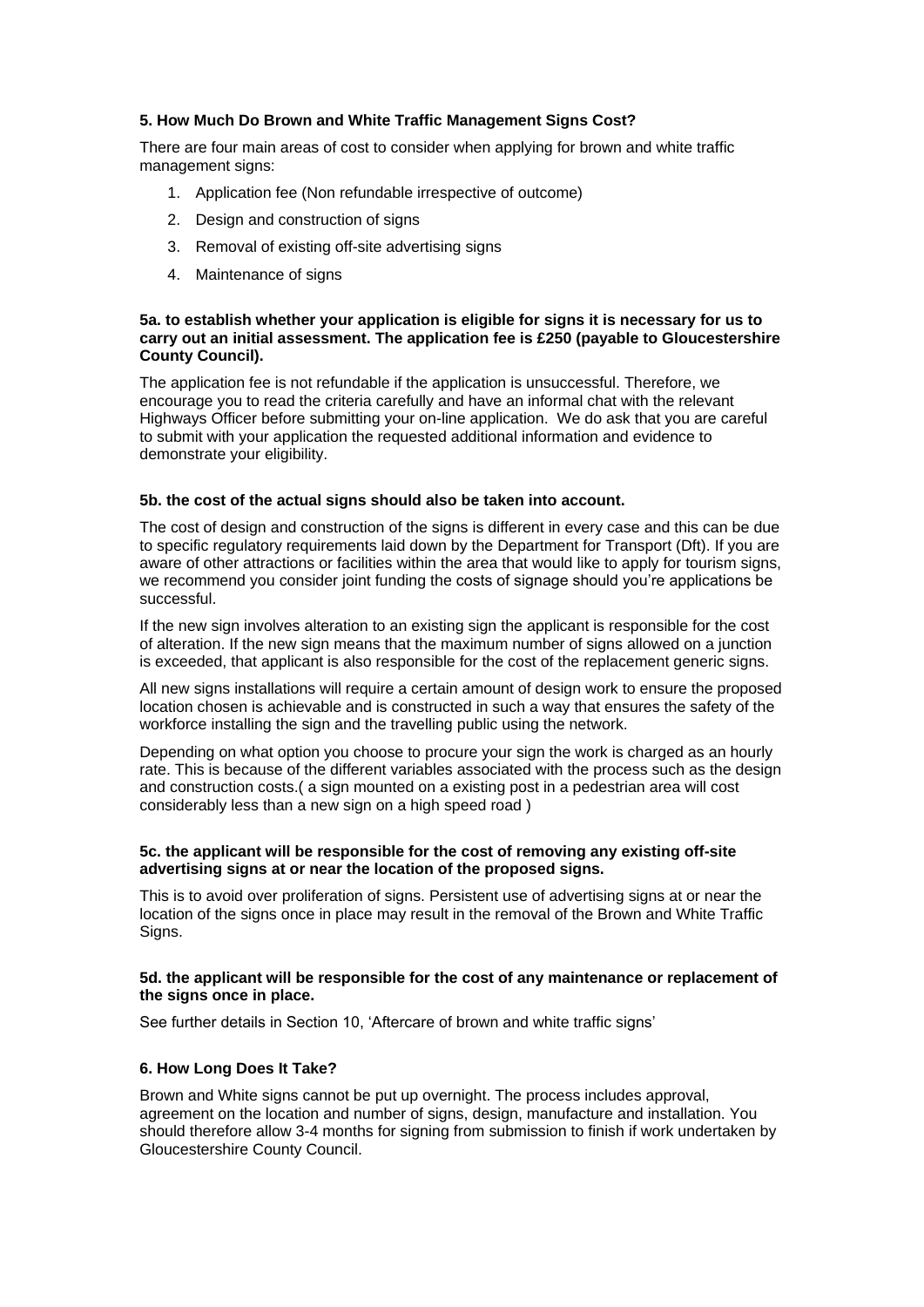## <span id="page-4-0"></span>**7. What If My Facilities Or Signs Are Located Outside The Gloucestershire County Boundary?**

If an applicant for brown and white signs requires signing on routes in a neighbouring county a separate application must be submitted to that County Council. This application will then be assess independently by that County Council according to its own policy for tourism signs, and applicants will be responsible for any costs incurred.

## <span id="page-4-1"></span>**8. What If I Want Brown and White Signs On A Motorway or Trunk Road?**

If your attraction lies on a trunk road or requires signs from a motorway or trunk road it will be necessary to involve the Highways Agency. You will be advised if this is the case after your application is received by GCC. These applications should then be submitted to the Agents for the Highways Agency.

Trunk roads within Gloucestershire include the following:

- A40 Oxfordshire to Worcestershire
- $\bullet$ A419 Cirencester to Swindon
- A46 Tewkesbury to Evesham
- A417 Gloucester to Cirencester  $\bullet$
- M5 & M50

In large urban areas consideration will be given to the form of transport most suited to the attraction. In some cases pedestrian signing from public transport facilities will be more appropriate than vehicle signing.

The Highways Agency has special eligibility criteria, in addition to those for the category of facility. See Appendix 1 for detailed criteria for all categories and the additional criteria for signs on motorways and trunk roads.

## <span id="page-4-2"></span>**9. If My Application Is Approved, What Happens Next?**

There are two options once your application is approved:

The design,supply and erection of signs may be carried out by the Highways Contractor and the costs recovered from the applicant, A dual type quote will be provided-

Cost of design, procurement, installation and inspection on completion of works

Cost of design, (use of private contractor for installation cost bourn by applicant) inspection of works on behalf of GCC

The applicant may with the written agreement of the Highways Officer, arrange for the manufacture and erection of the signs using the authorised and agreed design by a fully accredited highway sign manufacturer...

## Note

A condition of approval of Brown and White signposting is that all existing advertising signs at or near the location of the new signs MUST be removed when the signs are put in place. This includes A-frame signs, blackboards, and menu boards, 'open' or special offers signs, and professionally signwritten signs, etc. If advertising signs are not removed, or are persistently replaced when removed by GCC, the Brown and White Signs will be removed.

## <span id="page-4-3"></span>**10. The aftercare of 'Brown and White' Traffic Management Signs.**

The signs will remain an asset of Gloucestershire County Council who will take responsibility for authorising their use within the highway boundary.

You will be responsible for the cost of any maintenance to your signs, including cleaning and replacement. The work undertaken shall only be done by properly trained, authorised and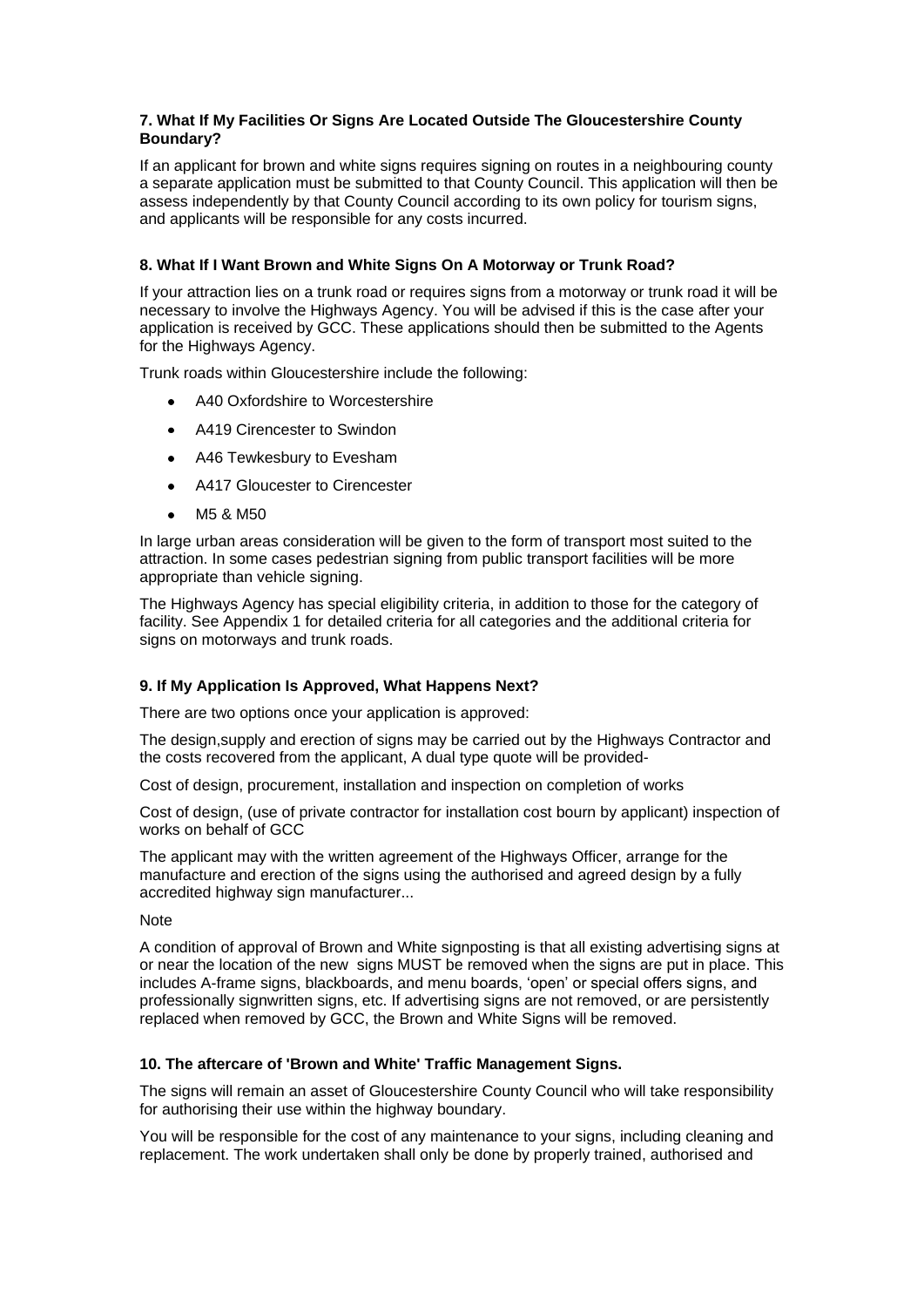highway accredited personnel within the highway; the Highways Officer's consent should first be obtained for any contractor you wish to use.

A new application will be required from the applicant if the signs need to be replaced because they have reached the end of their serviceable life (usually 10 years from new), or because highway circumstances have changed.

GCC will monitor the eligibility of facilities that have been granted brown signs on a regular basis. If an establishment is subsequently found not to comply with any requirements GCC retains the right to remove the brown signs for that establishment. The facilities will meet all costs incurred in this process.

### <span id="page-5-0"></span>**11. Removal of Brown and White Traffic Management Signs**

All costs incurred in the removal of tourism signs will normally be met by the facility. GCC reserve the right to remove all signs, following a period of written notice, in the following circumstances:

- The facility fails to comply with the Eligibility Criteria detailed in Appendix 1
- $\bullet$ Complaints are received about the quality of the facilities
- Persistent use of advertising signs at or near the location of the tourism signs
- Closure of the tourist facility it is the responsibility of the facility to notify GCC of  $\bullet$ closure
- A lapse of planning approval or essential licences for the use of the tourist facility

To consolidate tourism signs within an area if generic or shared facility signs are more appropriate or an additional attraction requires signage. If this situation does arise, the cost of converting your sign will be met by the applicant requesting the new and additional signs at that particular location

To accommodate the introduction of a traffic order that imposes a relevant restriction on the use of roads leading to the facility

#### <span id="page-5-1"></span>**12. Additional Information**

This section contains important information that does not fit easily under other categories.

The Department of Transport's Traffic Signs (Amendment) Regulations and General Directions 1995 requires each traffic authority to apply Brown and White Signs policy in the light of

local circumstances, within the boundaries of the regulations.

Gloucestershire County Council has prepared this sign policy in partnership with Cotswolds Tourism and Gloucestershire County Council. It sets out to establish an improved network of Brown and White Traffic Management Signs that will help visitors, whilst taking into account the needs of the tourism industry, local communities and the county's natural and built environment.

GCC's or agents acting on behalf of decision of eligibility of applications against the various eligibility criteria is final.

GCC retains the right to consult with other organisations on all applications where appropriate.

GCC retains the right to review the brown and white traffic management signing policy and to change the eligibility criteria involved in this.

GCC will use its best endeavours to give a decision as to whether a facility is eligible for signs within the 6 weeks of the application evaluation months of either February or September. This may not always be possible, particularly where extended investigations are required.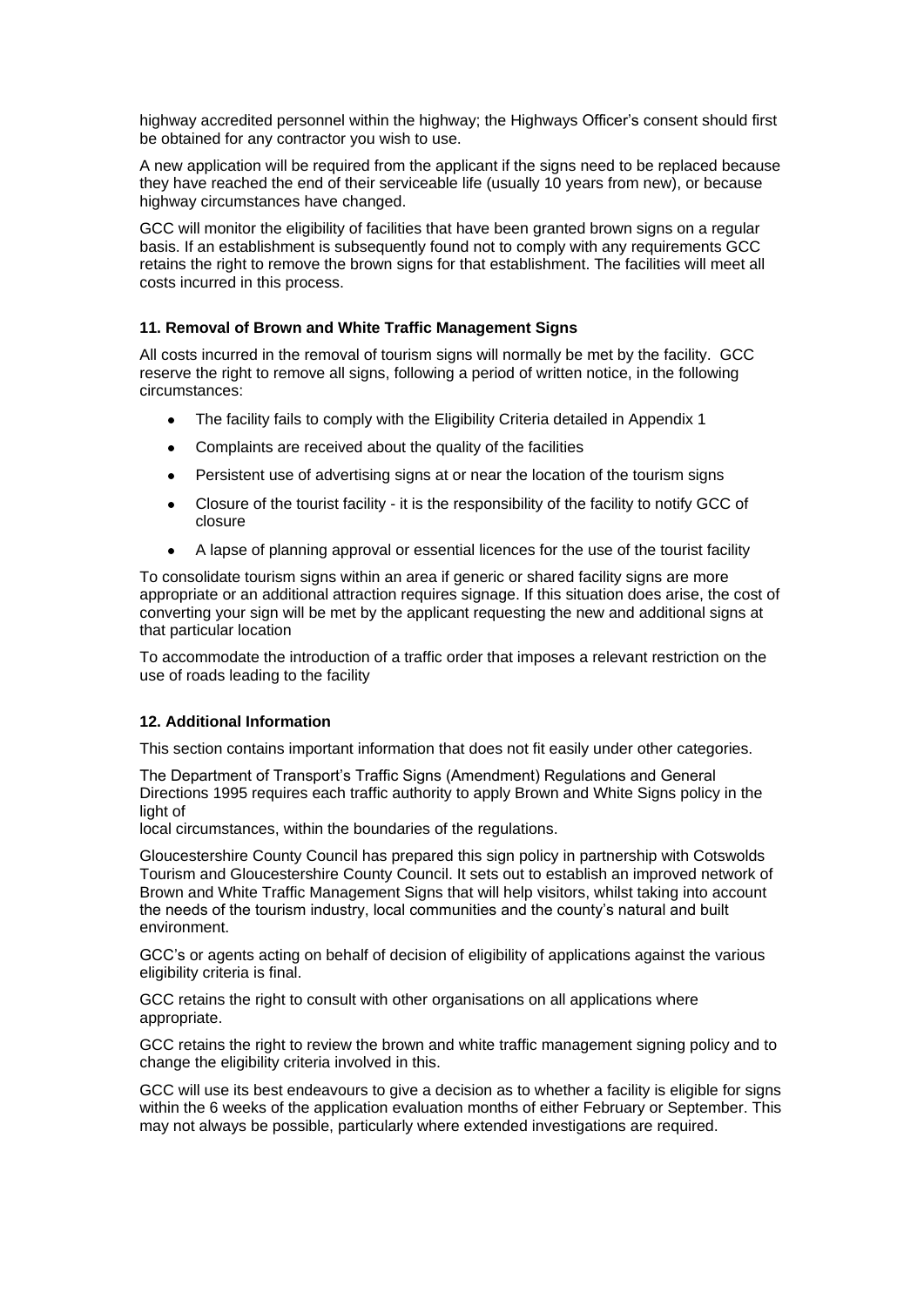It is the responsibility of the applicant to provide evidence that the facility meets the necessary eligibility criteria. If you fail to submit valid or appropriate information with your on-line application, then it will automatically fail.

GCC retains the right to review the amount and content of signing at an individual junction at any time in relation to environmental or road safety issues. In conservation and rural areas, we will restrict the number of signs in order not to clutter the natural environment.

For consistency, the type of signing used within certain areas must compliment or be the same as those that already exist within that locality e.g. size and style.

As more applications are received for signing tourist facilities within a given by this authority, the over-arching priority for granting permission to install signs depends entirely on the need to manage traffic flow safely. In the event that an attraction generates more traffic than a neighbouring facility, then they will assume preferential status and priority for signing; proximity to trunk roads will also be a relevant factor.

There should be no expectation on the part of the applicant to gain permission to sign their establishment from all directions. The priority of this authority is to ensure that traffic uses the safest and most appropriate routes. Of gaining signing specifically from each possible direction of access,

Where Brown and White Signs are in place in line with earlier versions of the Department of Transport guidelines and County policy they may be retained for the duration of their useful life (usually 10 years from new). When being replaced a new application must be submitted to ensure the facilities meet the latest policy criteria.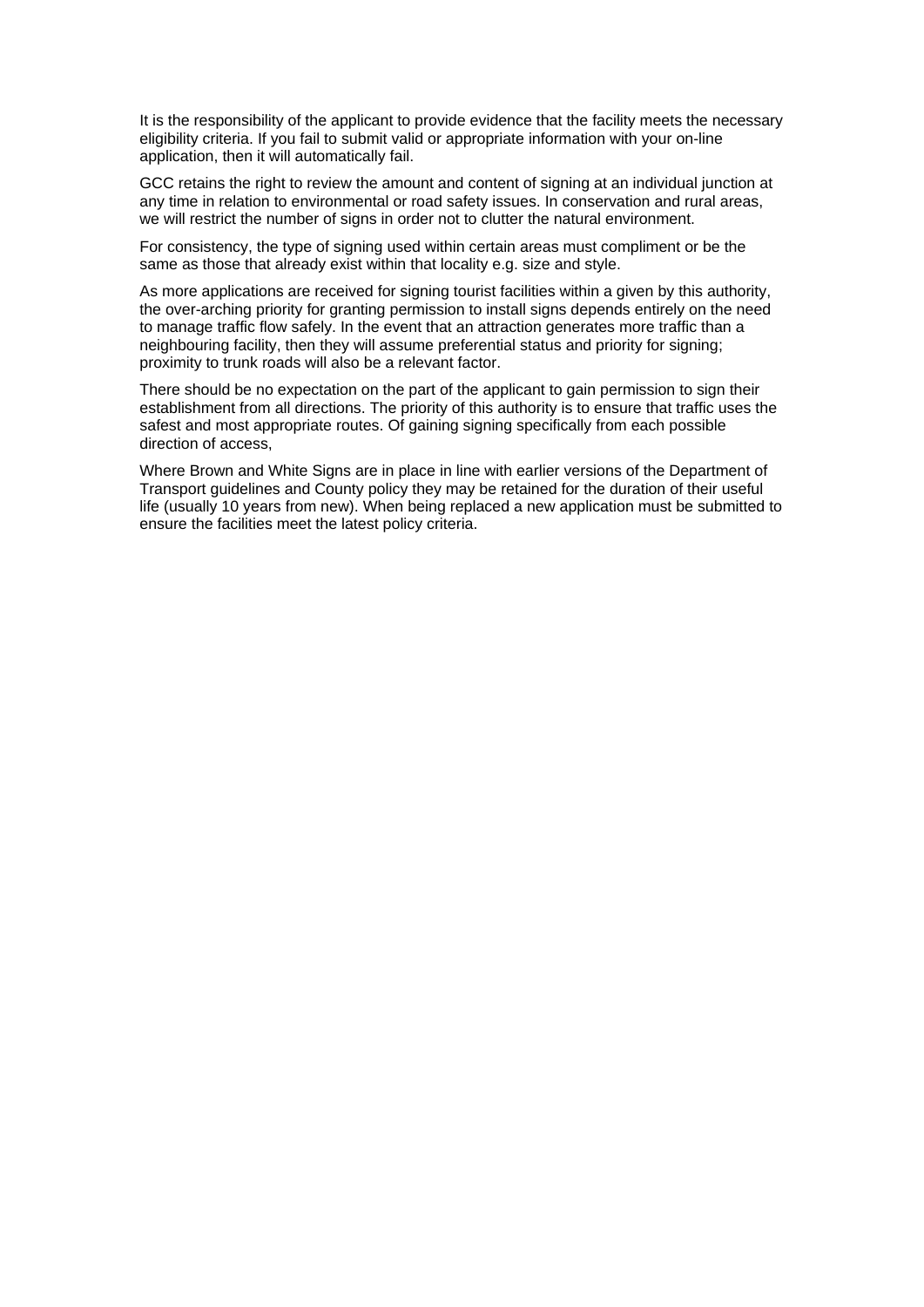# <span id="page-7-0"></span>Eligibility Criteria

This appendix lists the eligibilty criteria and necessary supporting information required.

## <span id="page-7-1"></span>**1. All Applicants**

| Category                                                                                                                                                                             | <b>Eligibility Criteria</b>                                                                                                                                                                                                                                                                                                                                                                                                                                                                                                                                                                                                                                                                                                                                                                                                                                                                                                                                                                                                                                      | <b>Additional Supporting</b><br><b>Evidence Required</b>                                                                                                                                                                                                                                                                                                                                                                                                                                                                                                                                                                                                                                                                                                                                                                                                                                                                                                                             | Tick if meet the<br>criteria and can<br>provide supporting<br>information |
|--------------------------------------------------------------------------------------------------------------------------------------------------------------------------------------|------------------------------------------------------------------------------------------------------------------------------------------------------------------------------------------------------------------------------------------------------------------------------------------------------------------------------------------------------------------------------------------------------------------------------------------------------------------------------------------------------------------------------------------------------------------------------------------------------------------------------------------------------------------------------------------------------------------------------------------------------------------------------------------------------------------------------------------------------------------------------------------------------------------------------------------------------------------------------------------------------------------------------------------------------------------|--------------------------------------------------------------------------------------------------------------------------------------------------------------------------------------------------------------------------------------------------------------------------------------------------------------------------------------------------------------------------------------------------------------------------------------------------------------------------------------------------------------------------------------------------------------------------------------------------------------------------------------------------------------------------------------------------------------------------------------------------------------------------------------------------------------------------------------------------------------------------------------------------------------------------------------------------------------------------------------|---------------------------------------------------------------------------|
| ALL<br><b>APPLICANTS</b><br>Note: there is a<br>presumption in<br>favour of<br>pedestrian<br>signing unless<br>there is<br>overriding<br>evidence of a<br>need for<br>highway signs. | Adequate on-site parking<br>must normally be<br>available. Where off-site<br>parking is provided this<br>must be within a<br>reasonable distance of the<br>facility.<br>Must not erect any<br>advertising signs at/near<br>the location of the<br>proposed Brown and<br>White Signs, and must<br>remove any existing off-<br>site signing (the applicant<br>will be responsible for the<br>cost of removing any<br>advertising signs).<br>Facilities must be<br>adequately advertised,<br>including location, opening<br>times, facilities, etc.<br>Location of facilities with<br>clear directions, and where<br>appropriate public<br>transport access, must be<br>adequately advertised.<br>Must have necessary<br>Planning Permission.<br>You must hold all the<br>necessary fire, health &<br>safety and environmental<br>health certificates and<br>show that you have carried<br>out the appropriate risk<br>assessments relating to<br>these.<br>Front of house staff must<br>have undertaken adequate<br>and continue to take<br>adequate Customer Care | If the car park is not<br>owned by the applicant,<br>written confirmation<br>from the owner of the<br>car park that this is<br>acceptable is required.<br>Details of target<br>markets, evidence of<br>publicity and details of<br>distribution, e.g. copies<br>of leaflets, adverts,<br>website promotion, etc.<br>Evidence on above<br>promotional materials.<br>Proof of Planning<br>permission (only<br>required if facilities<br>have been established<br>for less than 10 years).<br>Evidence of certificates<br>and risk assessments<br>relating to legal<br>requirements such as<br>fire, health & safety and<br>environmental health.<br>Evidence that<br><b>Customer Care training</b><br>has been undertaken,<br>e.g. training<br>certificates, details and<br>dates of courses<br>undertaken.<br>programme of in-house<br>training, etc.<br>Provide current<br>Cotswolds<br>Tourism/Wye Valley<br>and Forest of Dean<br><b>Tourism Association</b><br>Membership number. |                                                                           |
|                                                                                                                                                                                      | training (either through a<br>recognised training                                                                                                                                                                                                                                                                                                                                                                                                                                                                                                                                                                                                                                                                                                                                                                                                                                                                                                                                                                                                                |                                                                                                                                                                                                                                                                                                                                                                                                                                                                                                                                                                                                                                                                                                                                                                                                                                                                                                                                                                                      |                                                                           |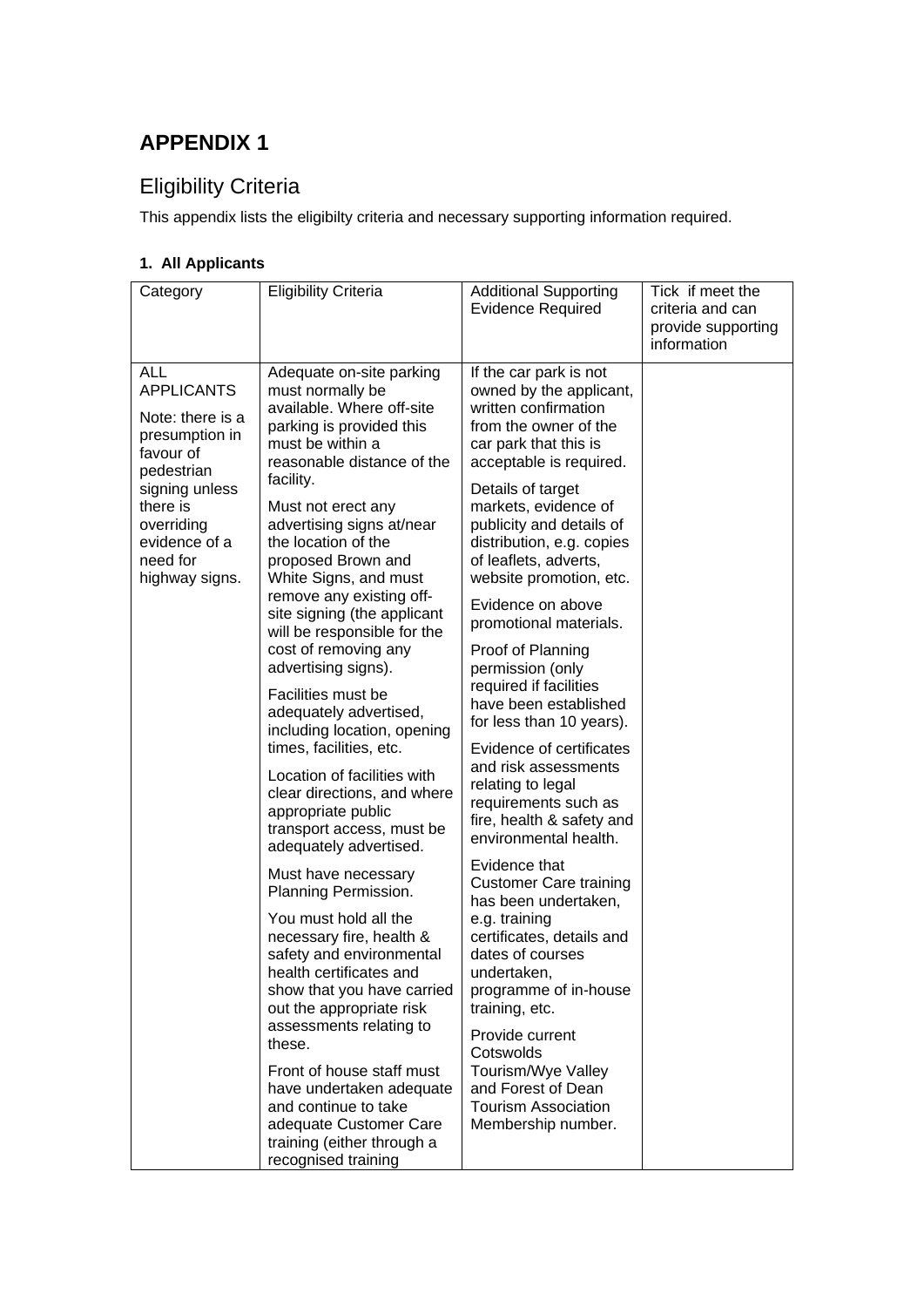| provider,                                                                                               |  |
|---------------------------------------------------------------------------------------------------------|--|
| Or adequate in-house<br>training programme).                                                            |  |
| Must be members of<br>Cotswolds Tourism or the<br>Wye Valley and Forest of<br>Dean Tourism Association. |  |

## <span id="page-8-0"></span>**2. Visitor Attractions:**

| Category                                                                                                                                                                                                                                                                                                                    | <b>Eligibility Criteria</b>                                                                                                                                                                                                                                                                                                                                                                                                                                                                                                                                                                                                                                                                                    | <b>Additional Supporting</b><br><b>Evidence Required</b>                                                                                                                                                                                                                                                                 | Tick if meet the<br>criteria and can<br>provide supporting<br>information |
|-----------------------------------------------------------------------------------------------------------------------------------------------------------------------------------------------------------------------------------------------------------------------------------------------------------------------------|----------------------------------------------------------------------------------------------------------------------------------------------------------------------------------------------------------------------------------------------------------------------------------------------------------------------------------------------------------------------------------------------------------------------------------------------------------------------------------------------------------------------------------------------------------------------------------------------------------------------------------------------------------------------------------------------------------------|--------------------------------------------------------------------------------------------------------------------------------------------------------------------------------------------------------------------------------------------------------------------------------------------------------------------------|---------------------------------------------------------------------------|
|                                                                                                                                                                                                                                                                                                                             | As for ALL<br>applicants.<br>In addition:                                                                                                                                                                                                                                                                                                                                                                                                                                                                                                                                                                                                                                                                      | As for ALL applicant.<br>In addition                                                                                                                                                                                                                                                                                     |                                                                           |
| Including historic<br>houses, museums,<br>gardens and<br>arboreta, craft and<br>wildlife centres, etc.<br>Note: English<br>Heritage and<br><b>National Trust</b><br>properties are<br>already eligible for<br>signs and are<br>therefore exempt<br>from the need for<br>recognition as a<br>bona fide tourist<br>attraction | Must attract a<br>minimum of 5,000<br>visitors per year,<br>unless the need can<br>be clearly<br>demonstrated on<br>road safety and traffic<br>management<br>grounds.<br>Must be able to<br>demonstrate that a<br>substantial proportion<br>of visitors are<br>attracted from<br>outside the local<br>area.<br>Must be open for a<br>minimum<br>of 6 consecutive<br>months between<br>March and October<br>every year, including<br>24 weekend days<br>within that period.<br>Must be signed up to<br>the National Code of<br>Practice for visitor<br>attractions via Visit<br>England.<br>Being signed up to<br><b>VAQAS</b> (Visitor<br><b>Attraction Quality</b><br><b>Assurance Scheme</b><br>is desirable | Evidence of annual<br>visitor numbers.<br>Evidence of the<br>source of visitors.<br>Details of annual<br>opening times<br>Evidence that the<br>attraction is signed<br>up to the National<br>Code of Practice for<br>visitor attractions<br>If the attractions is<br>VAQAS accredited<br>then please provide<br>evidence |                                                                           |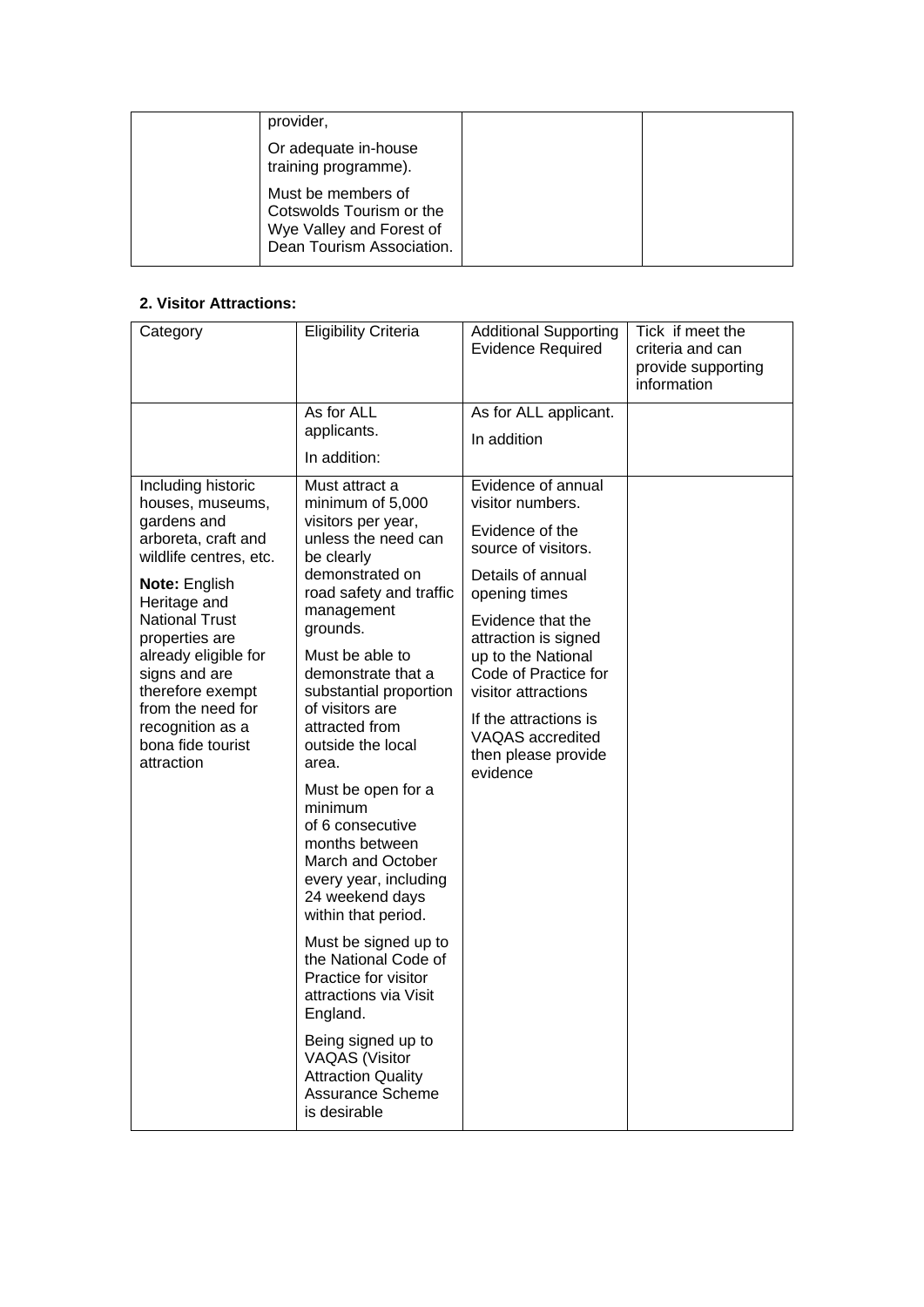## <span id="page-9-0"></span>**3. Serviced Accommodation**

| Category                                                                                                                                                                      | <b>Eligibility Criteria</b>                                                                                                                                                                                                                                                                                                                                                                                                                                                   | <b>Additional</b><br><b>Supporting</b><br><b>Evidence Required</b>                                                                                                                                                                                                                              | Tick if meet the<br>criteria and can<br>provide supporting<br>information |
|-------------------------------------------------------------------------------------------------------------------------------------------------------------------------------|-------------------------------------------------------------------------------------------------------------------------------------------------------------------------------------------------------------------------------------------------------------------------------------------------------------------------------------------------------------------------------------------------------------------------------------------------------------------------------|-------------------------------------------------------------------------------------------------------------------------------------------------------------------------------------------------------------------------------------------------------------------------------------------------|---------------------------------------------------------------------------|
|                                                                                                                                                                               | As for ALL<br>applicants.<br>In addition:                                                                                                                                                                                                                                                                                                                                                                                                                                     | As for ALL applicant.<br>In addition                                                                                                                                                                                                                                                            |                                                                           |
| Note: Serviced<br>accommodation<br>catering for long term<br>residents which are<br>therefore in effect<br>Hostel type houses in<br>multiple occupations<br>are NOT eligible. | Must participate in<br>and remain in a<br>nationally recognised<br><b>Quality Assurance</b><br>Scheme <i>i.e.</i> Visit<br>Britain or the AA<br>Must be able to<br>demonstrate that<br>signs are required for<br>traffic management<br>purposes due to the<br>volume of<br>guests/visitors the<br>facility receives<br>during the course of<br>a year<br>Must comply with the<br>most up to date Food<br>Safety (General Food<br>Hygiene) Regulations<br>and Food Safety Act. | Written evidence of<br>an up-to-date Quality<br><b>Assurance Scheme</b><br>grading.<br>Provide yearly<br>occupancy figures,<br>provide evidence of<br>events that take<br>place such as<br>weddings,<br>conferences etc.<br>Up-to-date evidence<br>that meets Food<br><b>Safety Regulations</b> |                                                                           |

## <span id="page-9-1"></span>**4. Rural Recreational Facilities**

| Category                                                                              | <b>Eligibility Criteria</b>                                                                                                                                                                                                                                                                                                            | <b>Additional</b><br><b>Supporting</b><br><b>Evidence Required</b>                                                                                                                                                                                                               | Tick if meet the<br>criteria and can<br>provide supporting<br>information |
|---------------------------------------------------------------------------------------|----------------------------------------------------------------------------------------------------------------------------------------------------------------------------------------------------------------------------------------------------------------------------------------------------------------------------------------|----------------------------------------------------------------------------------------------------------------------------------------------------------------------------------------------------------------------------------------------------------------------------------|---------------------------------------------------------------------------|
| <b>Note: Exhibition</b><br>Centres are <b>NOT</b><br>eligible for tourism<br>signing. | Should be open for at<br>least 100 days per<br>year, and for at least<br>400 hours during that<br>period.<br>Should be open to<br>non-members within<br>normal opening hours<br>and where necessary<br>equipment should be<br>available for hire.<br>Should have<br>adequate toilet<br>facilities and be able<br>to offer refreshments | Details of opening<br>times.<br>Provide evidence of<br>what is available to<br>non members and<br>those visitors just<br>visiting for one day<br>and what equipment<br>is provided for them.<br>Provide evidence of<br>what toilet facilities<br>and refreshments you<br>provide |                                                                           |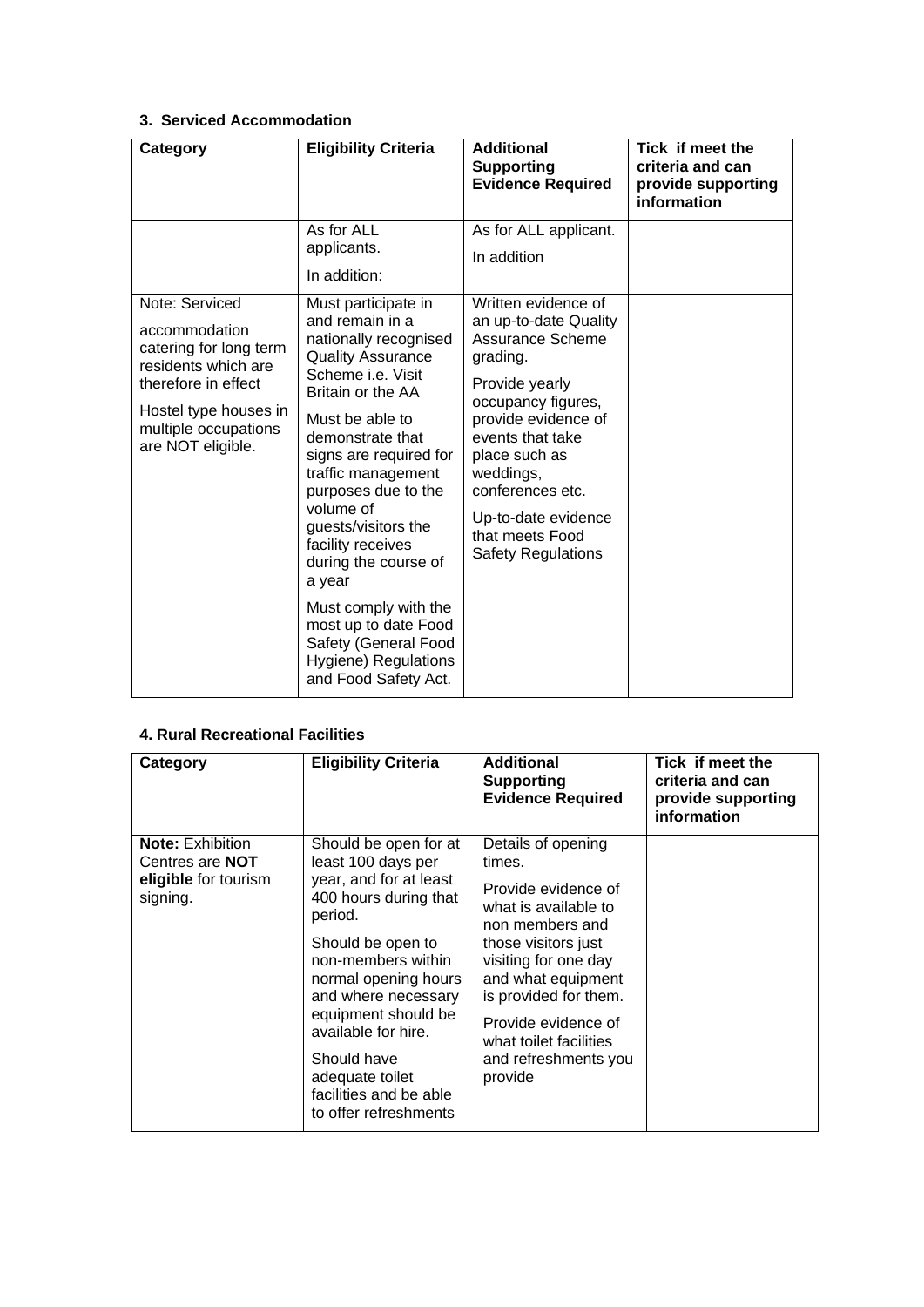### <span id="page-10-0"></span>**5. Urban Facilities:**

For the purpose of this policy 'Urban' relates to the settlements of Gloucester, Cheltenham, Stroud, Tewkesbury and Cirencester. The criteria for facilities in urban areas are the same as for those in rural areas detailed in points 1 to 4 above.

The vast number of establishments that are eligible for brown signs leads to a danger of overproliferation, clutter and confusion. In order to prevent potential problems individual highway signs will only be granted in exceptional circumstances. Generic or shared signing may be preferred, subject to environmental and traffic management considerations. These generic signs will incorporate any reasonable term requested by the applicants, for example 'High Street Hotels'.

In urban areas generic pedestrian signs may be considered in order to direct visitors from car parks and public transport facilities to accommodation (and return). Generic signs can incorporate any reasonable collective term requested by the applicants. To complement existing pedestrian signs in urban areas, this type of tourism sign should be consistent with existing design. Positioning and design should be developed in consultation with the relevant District Council.

## <span id="page-10-1"></span>**6. Camping & Caravan Sites:**

| <b>Eligibility Criteria</b>                                                                                                       | <b>Additional Supporting</b><br><b>Evidence Required</b>                                           | Tick if meet the criteria<br>and can provide<br>supporting information |
|-----------------------------------------------------------------------------------------------------------------------------------|----------------------------------------------------------------------------------------------------|------------------------------------------------------------------------|
| As for All applicants in<br>addition:                                                                                             | As for ALL applicants in<br>addition:                                                              |                                                                        |
| Must:                                                                                                                             | Evidence of up-to-date Quality                                                                     |                                                                        |
| <b>Either</b> participate in a<br>nationally approved Quality<br>Assurance Scheme (QIT or<br>AA)                                  | Assurance Scheme grading<br>or membership of the<br>Caravan Club/ Camping and<br>Caravanning Club. |                                                                        |
| <b>Or</b> be under the membership<br>of the Caravan Club or the<br>Camping and Caravanning                                        | Details of facilities offered on-<br>site, including number of<br>pitches.                         |                                                                        |
| Club                                                                                                                              | Evidence of up to date                                                                             |                                                                        |
| Should have at least 20<br>pitches for casual overnight<br>use by touring caravans.                                               | licensing                                                                                          |                                                                        |
| Must be open to non-<br>members without the need to<br>pre-book.                                                                  |                                                                                                    |                                                                        |
| Must be licensed under the<br>most up to date Caravan Sites<br>and Control of Development<br>Act and/or the Public Health<br>Act. |                                                                                                    |                                                                        |

These signs are provided for the benefit of touring caravan users and campers from outside the local area, who wish to make casual overnight or short stays.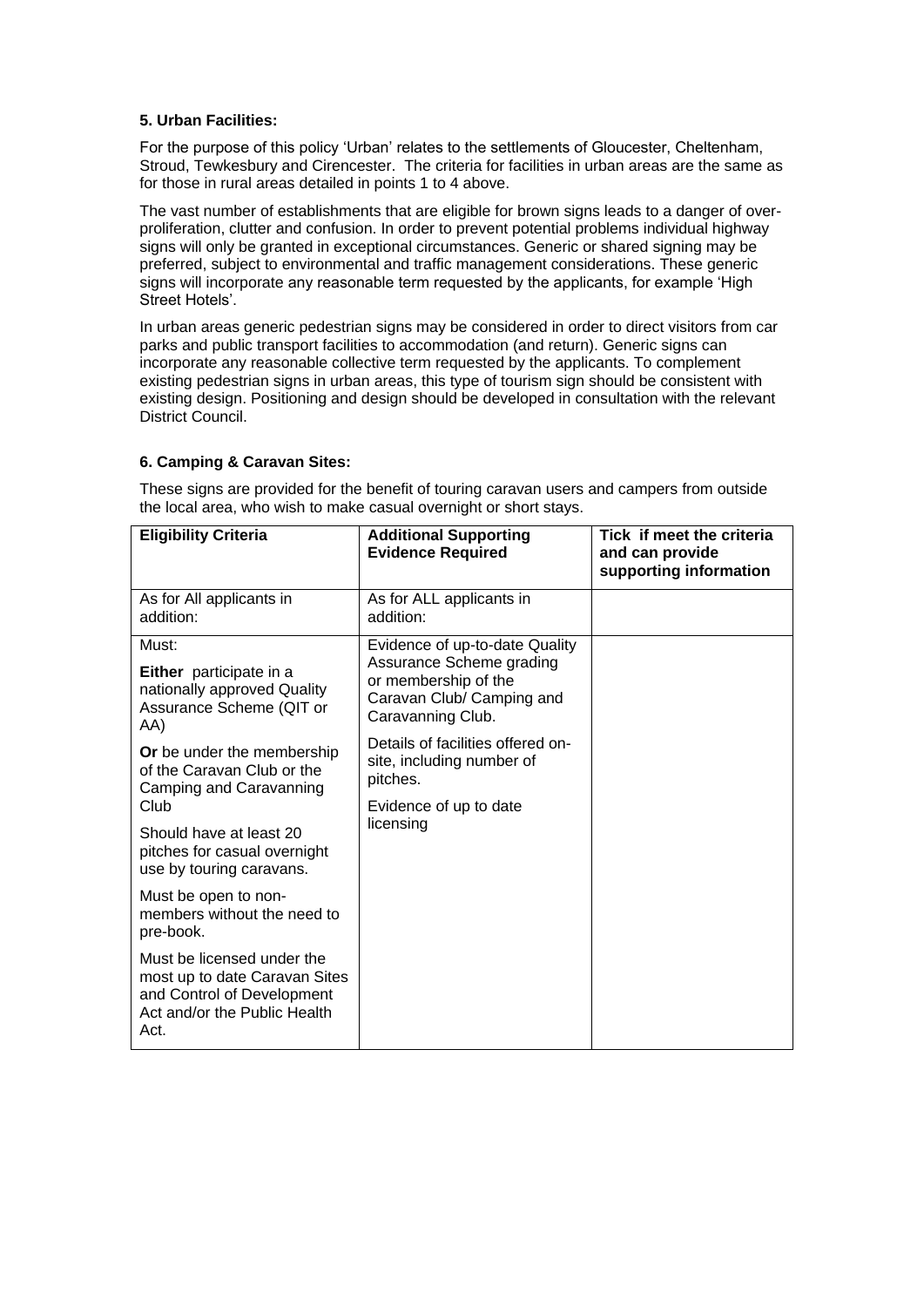## <span id="page-11-0"></span>**7. Youth Hostels:**

| <b>Eligibility Criteria</b>                                                        | <b>Additional Supporting</b><br><b>Evidence Required</b> | Tick if meet the criteria<br>and can provide<br>supporting information |
|------------------------------------------------------------------------------------|----------------------------------------------------------|------------------------------------------------------------------------|
| As for All applicants in<br>addition:                                              | As for ALL applicants in<br>addition:                    |                                                                        |
| Must be open without the<br>need for prior booking during<br>normal opening hours. | Evidence that it is managed<br>by the YHA                |                                                                        |
| Must be managed by the<br><b>Youth Hostel Association</b>                          |                                                          |                                                                        |

## <span id="page-11-1"></span>**8. Tourist Information Centres & Tourist Information Points:**

| <b>Eligibility Criteria</b>                                                                                                                                   | <b>Additional Supporting</b><br><b>Evidence Required</b>                                        | Tick if meet the criteria<br>and can provide<br>supporting information |
|---------------------------------------------------------------------------------------------------------------------------------------------------------------|-------------------------------------------------------------------------------------------------|------------------------------------------------------------------------|
| As for All applicants in<br>addition:                                                                                                                         | As for ALL applicants in<br>addition:                                                           |                                                                        |
| Must be an official partner of<br>the Enjoy England scheme to<br>be signed with the<br>recognised 'i' symbol.                                                 | Up to date evidence that you<br>are a member of the Enjoy<br>England official partner<br>scheme |                                                                        |
| <b>Note:</b> Tourism signs for<br>recognised strategic Tourist<br>Information Points and<br>Centres will normally be<br>provided by the local<br>authorities. |                                                                                                 |                                                                        |

## <span id="page-11-2"></span>**9. Bypassed Communities–Local Services:**

These signs are provided for the benefit of drivers on All Purpose roads to highlight the availability of services, during working hours, in a bypassed community.

| <b>Eligibility Criteria</b>                                                                                                                            | <b>Additional Supporting</b><br><b>Evidence Required</b>                                                           | Tick if meet the criteria<br>and can provide<br>supporting information |
|--------------------------------------------------------------------------------------------------------------------------------------------------------|--------------------------------------------------------------------------------------------------------------------|------------------------------------------------------------------------|
| As for All applicants in<br>addition:                                                                                                                  | As for ALL applicants in<br>addition:                                                                              |                                                                        |
| The community must usually<br>be a small town or village                                                                                               | Up to date evidence of the<br>population of the community.                                                         |                                                                        |
| with a population of less than<br>10,000.                                                                                                              | Details of the services<br>offered within the community.                                                           |                                                                        |
| The community must offer a<br>variety of services to visitors<br>from outside of the local<br>area. These might include<br>adequate parking and public | Map detailing location of the<br>community in relation to the<br>road from which the services<br>are to be signed. |                                                                        |
| toilets (both must be clearly<br>signed within the<br>community), public                                                                               | Details of existing or<br>proposed confirmatory and<br>return signing.                                             |                                                                        |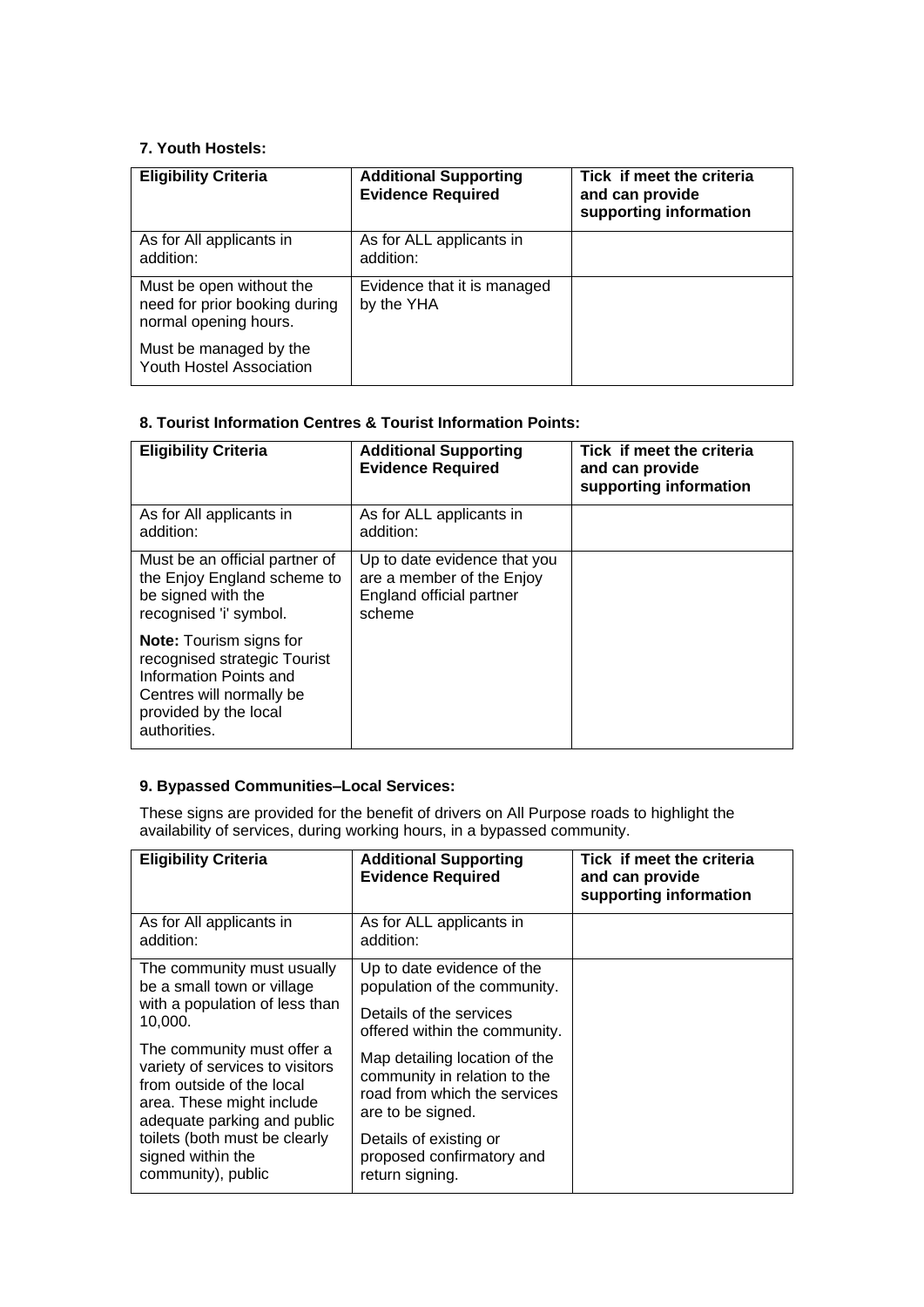| telephones, shops and/or<br>refreshments.                                                                                                                                   |  |
|-----------------------------------------------------------------------------------------------------------------------------------------------------------------------------|--|
| The community must be<br>within 3 miles of the road<br>from which the services are<br>to be signed, and be the first<br>community reached after<br>leaving that road.       |  |
| Adequate confirmatory and<br>return signing must be<br>provided.                                                                                                            |  |
| <b>Note: Bypassed Community</b><br>Signs will NOT be eligible if<br>the destination is already<br>signed as a primary<br>destination using standard<br>directional signing. |  |

Additional Guidance for tourism signs for Bypassed Communities:

- There must be no detriment to road safety, good traffic management or the environment as a result of traffic looking for services.
- Encouragement of this traffic must be acceptable to the local community as a whole and should be determined by the appropriate District Council.
- If a community has tourist facilities which qualify for brown and white traffic management signs these may be included on the local services sign in the form of a small standard symbol. Individual qualifying attractions may also be eligible for other brown signs within the bypassed community.
- A descriptive phrase which refers to the history of the community, the attractions present or important environmental features may be included, for example 'Historic Market Town'. The phrase will not exceed three words.

## <span id="page-12-0"></span>**10. Rural Community Signing Schemes:**

These signs are provided where there may be several tourist facilities in one rural community. All rural settlements in the county are eligible for this type of sign and will be developed in consultation with Parish/Town/District Councils who may also wish to consult business interests. Examples of successful community signing schemes include Painswick and Stowon-the-Wold.

The local town or parish council will be responsible for deciding the detail and content of individual rural community signing schemes.

Such schemes might incorporate:

- A local information board, with the words 'Local Information' in addition to the standard 'i' sign (if appropriate).
- Supplementary plates attached to the village name plates which could be erected at the village entry points.
- Signing within the settlement. This should look to direct traffic to adequate car parking facilities where possible. Individual attractions should be signed with pedestrian signs from these. It may also be possible for the local information points to be provided at car parks to highlight the location of the major facilities.
- The entry sign for rural communities should incorporate a standard symbol for a village shop.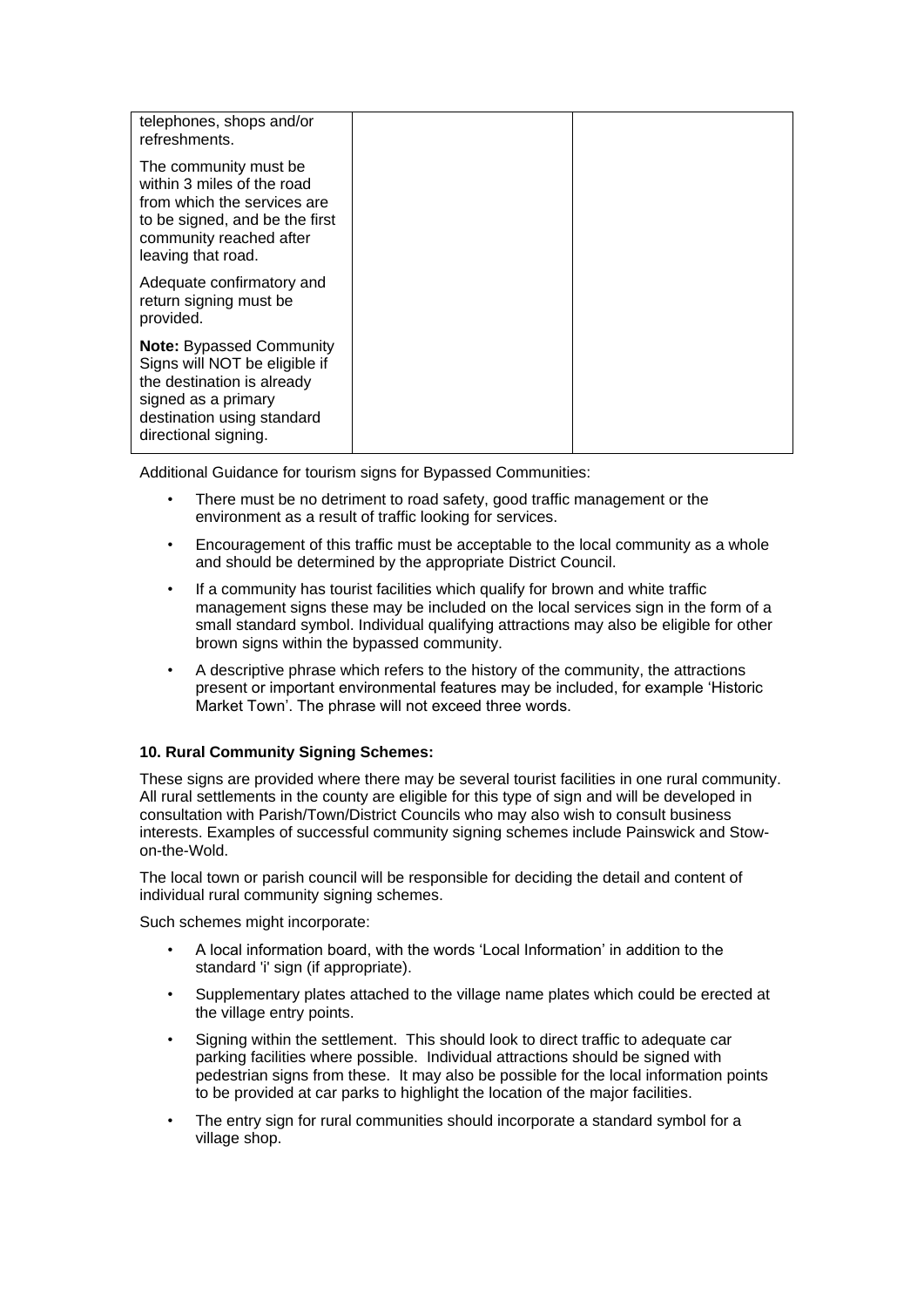- If a highway sign already exists in a rural settlement, GCC retains the right to remove these signs in conjunction with the introduction of a rural community signs scheme under this policy.
- The urban settlements detailed in Section 5 of this Appendix are not eligible for this type of sign.

## <span id="page-13-0"></span>**11. Signs and Facilities Located On a Motorway and/Or Trunk Road:**

There are additional rules to those detailed above for each category for tourism signs on motorways and trunk roads, and it is necessary to involve the Highways Agency in this type of application.

The additional rules are listed below:

Criteria for All Purpose Single Carriageways and Dual Carriageways with Speed Limits of 50mph or Less:

- There must also be brown signs on the adjacent local road network, approved by GCC.
- The route that traffic is being directed along must be the most suitable link between the destination and the trunk road.
- If there are siting difficulties or where the number of destinations signed at a single junction would be excessive, we reserve the right to refuse any signing proposals.
- •Tourist attractions with direct access to an all-purpose trunk road may not need signs if the entrance is visible and identifiable from a safe distance.

Criteria for All Purpose Dual Carriageways with Speed Limits of 50mph or More:

As for speed limits of 50mph and less, and in addition:

The attraction should normally be within 20 miles of the junction from which it is being signed.

Taking account of the high speeds of traffic the number of tourist attractions signed should not exceed four, so that signs will be legible and of a manageable size.

Criteria for Motorway and Fully Graded Separated All Purpose Dual Carriageways:

As above for Single and Dual Carriageways with speed limits of 50mph or more, and in addition:

- The attraction should have at least 150,000 visitors per year.
- Some new sign layouts highlighted in the Traffic Signs Regulations may not be erected on motorways. The Divisional Manager will advise you on this.
- On All Purpose Trunk Roads nearby groups of attractions and facilities can be signed collectively, if collectively they meet the visitor number criteria. It will probably not be possible to show the name of each individual attraction in full, and in such cases symbols rather than legends may be used to indicate the type of attraction.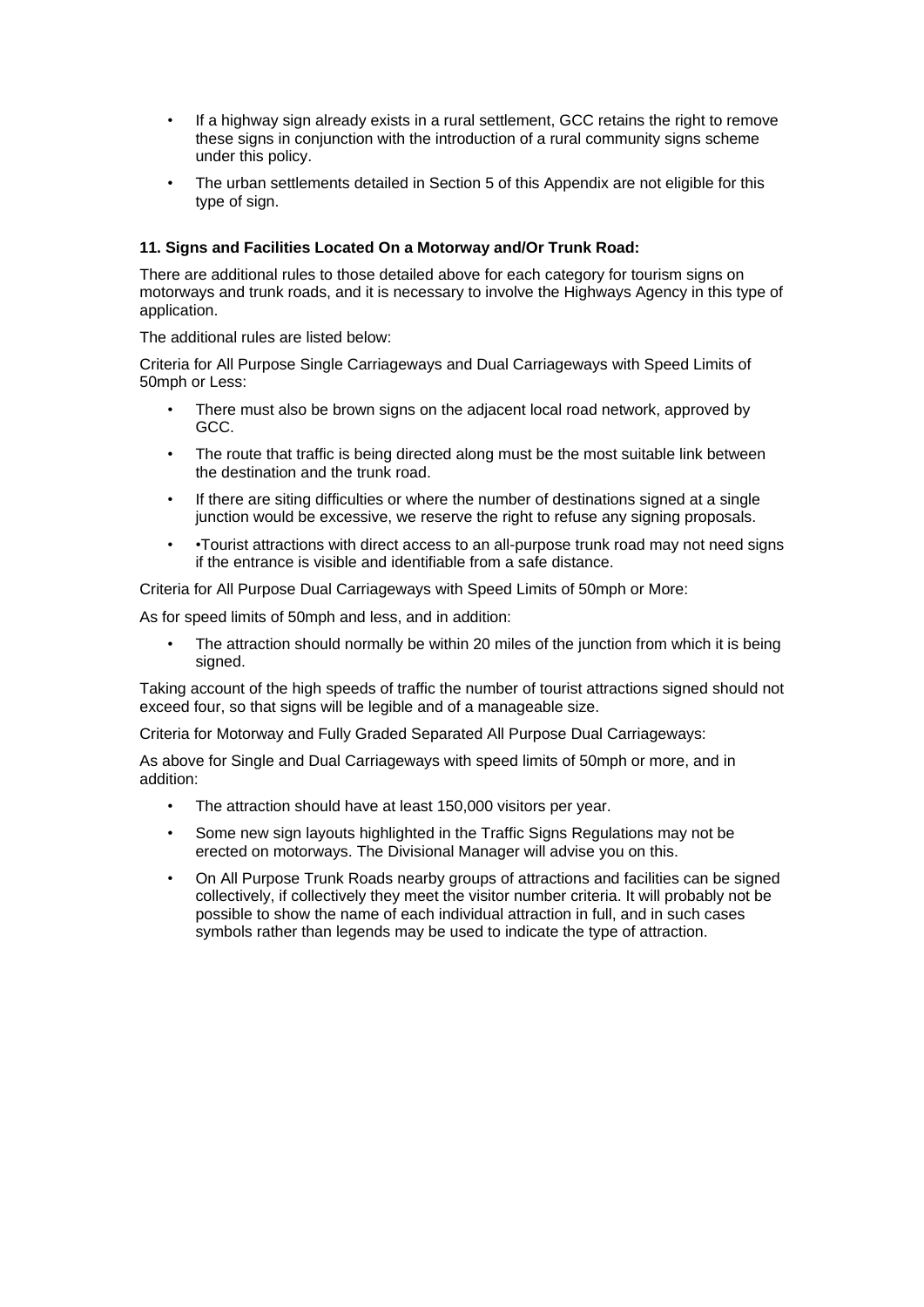# <span id="page-14-0"></span>**APPENDIX 2 –**

## ROAD SAFETY AND TRAFFIC MANAGEMENT ISSUES

## <span id="page-14-1"></span>**Road Safety and Traffic Management Considerations**

The routes visitors use to reach your attraction or facility will be assessed on the presumption that more vehicles (and these might include touring coaches and Lorries servicing the premises), pedestrians and cyclists will be generated through the presence of Brown & White Traffic Management Signs. The County Council maintains records of all injury accidents reported to the police and these records will be used during the evaluation, together with the following considerations:

- The ability of the junctions along the approaches to accommodate further signs;
- The adequacy of a route to carry the expected traffic;
- The suitability of the direct access to the premises from the public road;
- The parking arrangements and the safety of pedestrian routes to the premises.

It will not be possible to support an application where on street parking already causes, or is expected to cause, inconvenience to residents or to general traffic.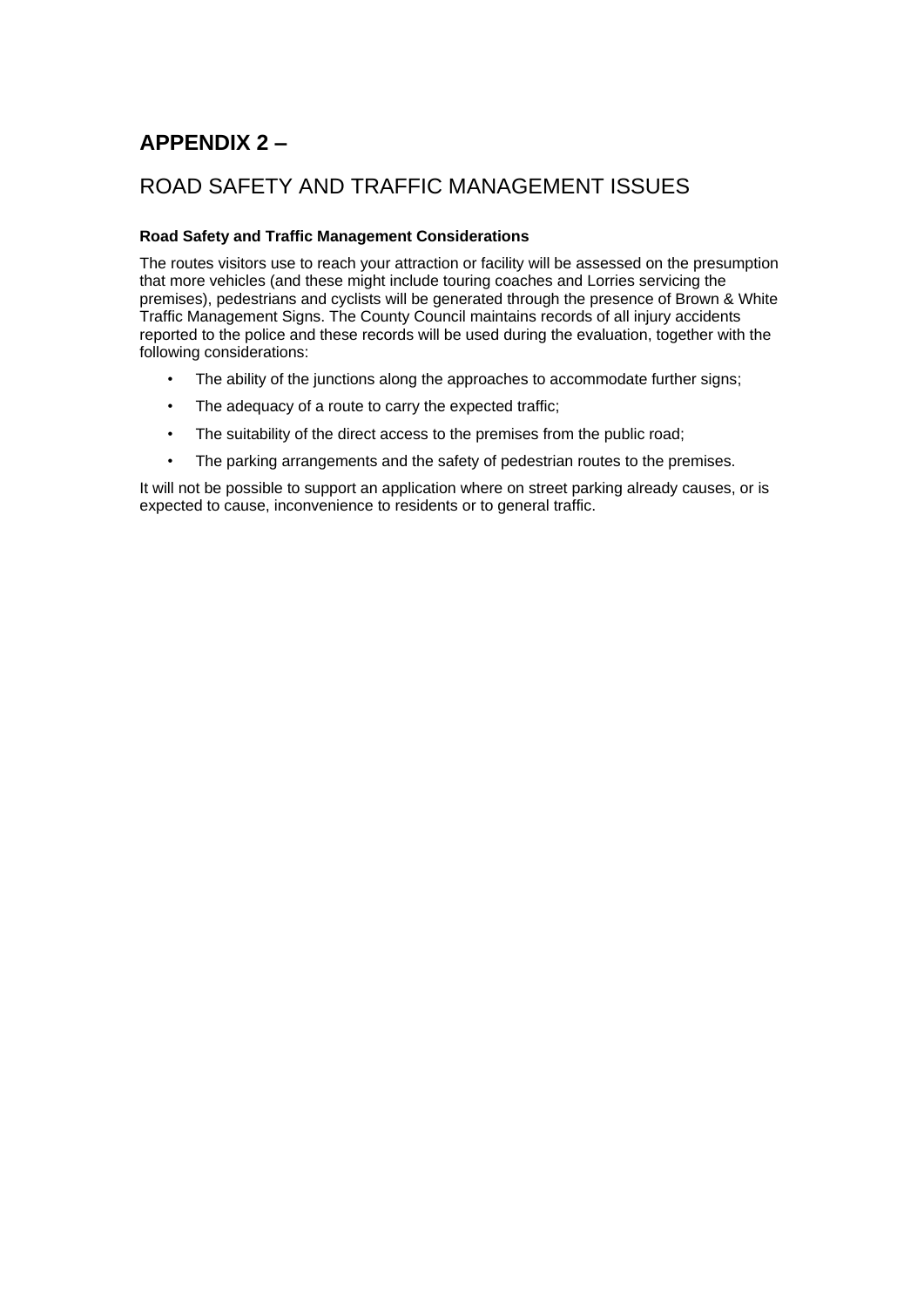## Help and Advice for Filling in the Application Form

## <span id="page-15-0"></span>**Filling in the Application Form**

### <span id="page-15-1"></span>**Section 1**

Please ensure that you fully answer each question in this section and are able to provide FULL supporting evidence. Without it your application will not be successful.

Question 2: Location of the Facilities

To apply for brown and white traffic management signs you will need to provide a comprehensive map indicating the exact location of the facility applying for signs.

This information can be shown on the same map requested in Questions 6 and 8 of the Application Form. Please label the map clearly with the name and address of the facilities to avoid confusion.

Question 5: Tourism Categories for Traffic Management Signs

Please indicate which Brown and White Traffic Management Signs category you feel your facility applies too.

Question 6: Location of New Brown and White Traffic Management Signs

Please provide a comprehensive map, indicating the exact location of existing off-site advertising signs that relate to the facility making the application. This information can be shown on the same map requested in Questions 2 and 6 of the Application Form. Please label the map clearly with the name and address of the facilities to avoid confusion.

Question 7: Symbol and Wording Required on Signs

Please indicate the wording and symbol you would like to use, bearing in mind the Highways Technician will advise you on this, if and when your application is approved, taking into consideration the national standards regulating the wording and size of signs.

A symbol is not obligatory, but if required the list of standard symbols can be found in Appendix 4 of these Guidance Notes.

Question 8: Existing Advertising Signs

Please provide a comprehensive map indicating the exact position of where you would like the brown signs to be. This information can be shown on the same map requested in Questions 2 and 8 of the Application Form. Please label the map clearly with the name and address of the facilities to avoid confusion.

Question 9: On Trunk Road or Principal Route

If the facilities are located on a trunk road or principal route they may not be eligible for brown and white signs. Seek advice from the Highways Technician during your informal discussion if you are not certain of the classification of the road the facilities are located.

Question 10: Other Tourism Facilities in the Area

Information provided here may lead to the sharing of costs of the signs, and so it will be to your benefit to complete this question fully. It would be helpful if you could indicate the location of nearby attractions and the type of tourism facilities. This should include all of the types of facilities identified in Question 5 of the Application Form.

Question 12: Length of Time Facilities have been Established

All facilities requiring brown signs must submit proof of Planning Permission if they have been established in their current form for less than 10 years. Without the appropriate information, your application will NOT be considered.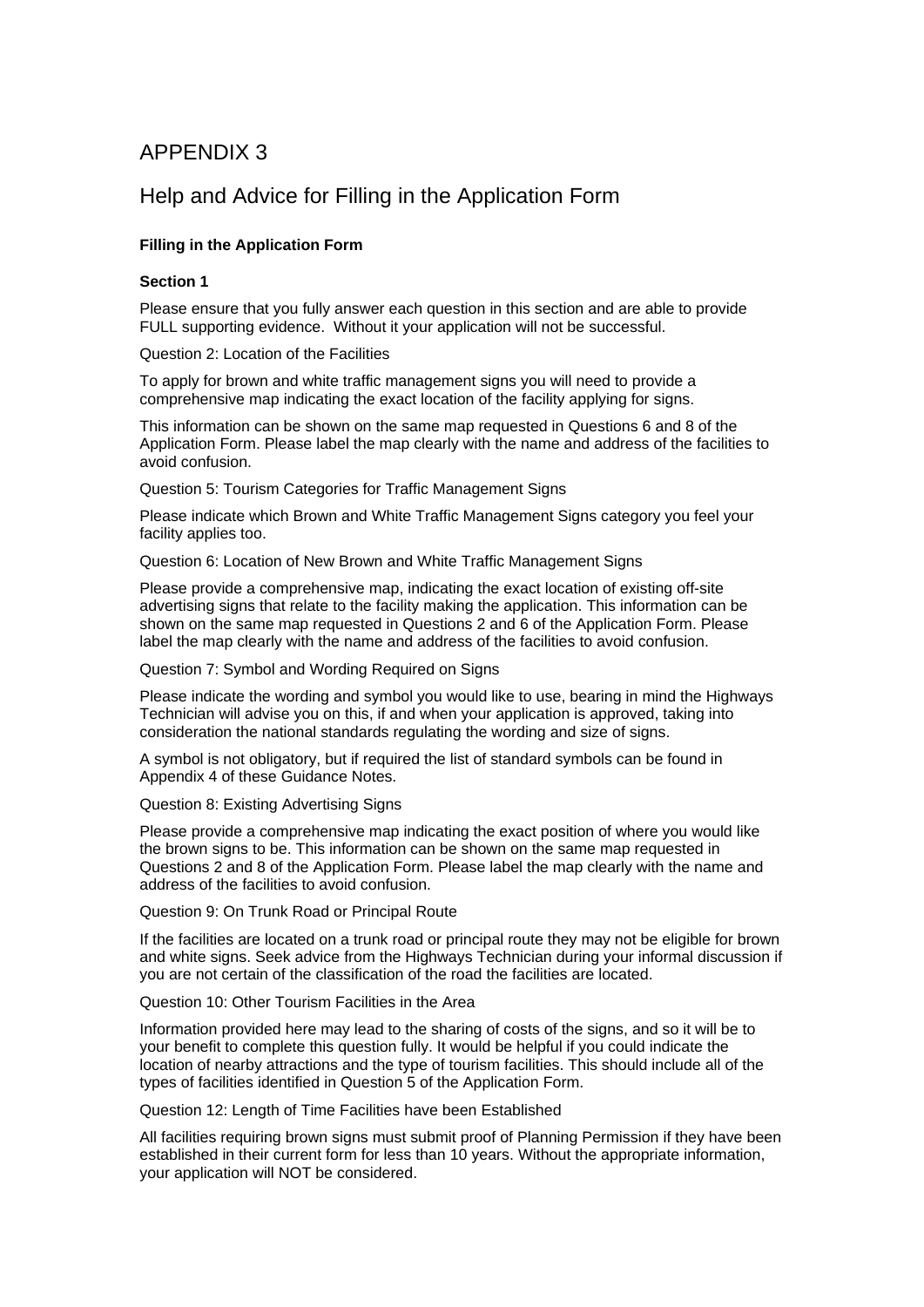Questions 13 and 14: Promotion and Clear Directions

The applicant must provide evidence that appropriate steps are being taken to promote the facilities to visitors from outside the local area, including the location and clear directions on how to find the facilities.

Please give details of your current marketing plan, target markets, and submit with your application samples of any advertising and promotional literature, along with details of where this is distributed. E.g. leaflets, fliers, adverts, newsletters, etc.

Please also indicate if you have a website for the tourism facilities and how this website is promoted and how many unique visitors you get on a monthly basis.

Question 15: Car Parking Facilities

Adequate on-site parking must normally be available. Please indicate the number of vehicles that can be accommodated.

If off-site parking is provided it must be within reasonable distance. Please give details.

If the car parking facilities are not in your ownership please provide written confirmation from the owner that this is acceptable.

Question 18: Customer Care Training

Please provide evidence that front of house staff have undertaken and regularly undertake appropriate recognised Customer Care training. 'Front of house' staff are those who deal directly with the customer, e.g. hotel reception staff, a guide at an attraction, waitress etc.

Acceptable evidence includes a copy of a current appropriate Customer Care training certificate, details of courses undertaken indicating course content, details of your in- house training program, etc.

Question 19: Tourism Membership

You must be a member of either Cotswolds Tourism or The Wye Valley and Forest of Dean Tourism Association

Please provide a copy of your current membership certificate and or number.

If your facility is located on county boundaries and you belong to a Tourism Membership body in another County then please indicate on your application and provide evidence of your up to date membership.

For further details on how to join 'Cotswolds Tourism and Wye Valley and Forest of Dean Tourism Association Membership', please visit these web links: [www.cotswolds.com](http://www.cotswolds.com/) or e-mail [membership@gfirst.co.uk](mailto:membership@gfirst.co.uk)

[www.wyedeantourism.co.uk/association\\_index](http://www.wyedeantourism.co.uk/association_index)

### <span id="page-16-0"></span>**Section 2**

Please answer the questions relevant to the type of facility applying for Brown and White Traffic Management Signs, and then move on to complete section 3.

Question 20: Visitor Attractions Only

To qualify for the tourism signs applicants must provide evidence that they sign up to the National Code of Practise for Visitor Attractions. For more information visit http://www.visitengland.org/busdev/accreditation/attractions/codeofpractice/

Please provide annual visitor numbers for the attraction over the last 3 years, with details of how these figures are collected. Please also submit details of where visitors travel from to visit the facilities, and in what proportions, to demonstrate that the majority of visitors are attracted from outside of the local area.

Question 21: Serviced Accommodation Only

To qualify for brown and white traffic management signs applicants must provide up to date written confirmation of the quality grading achieved through a nationally recognised Quality Assurance Scheme such as Quality in Tourism or the AA.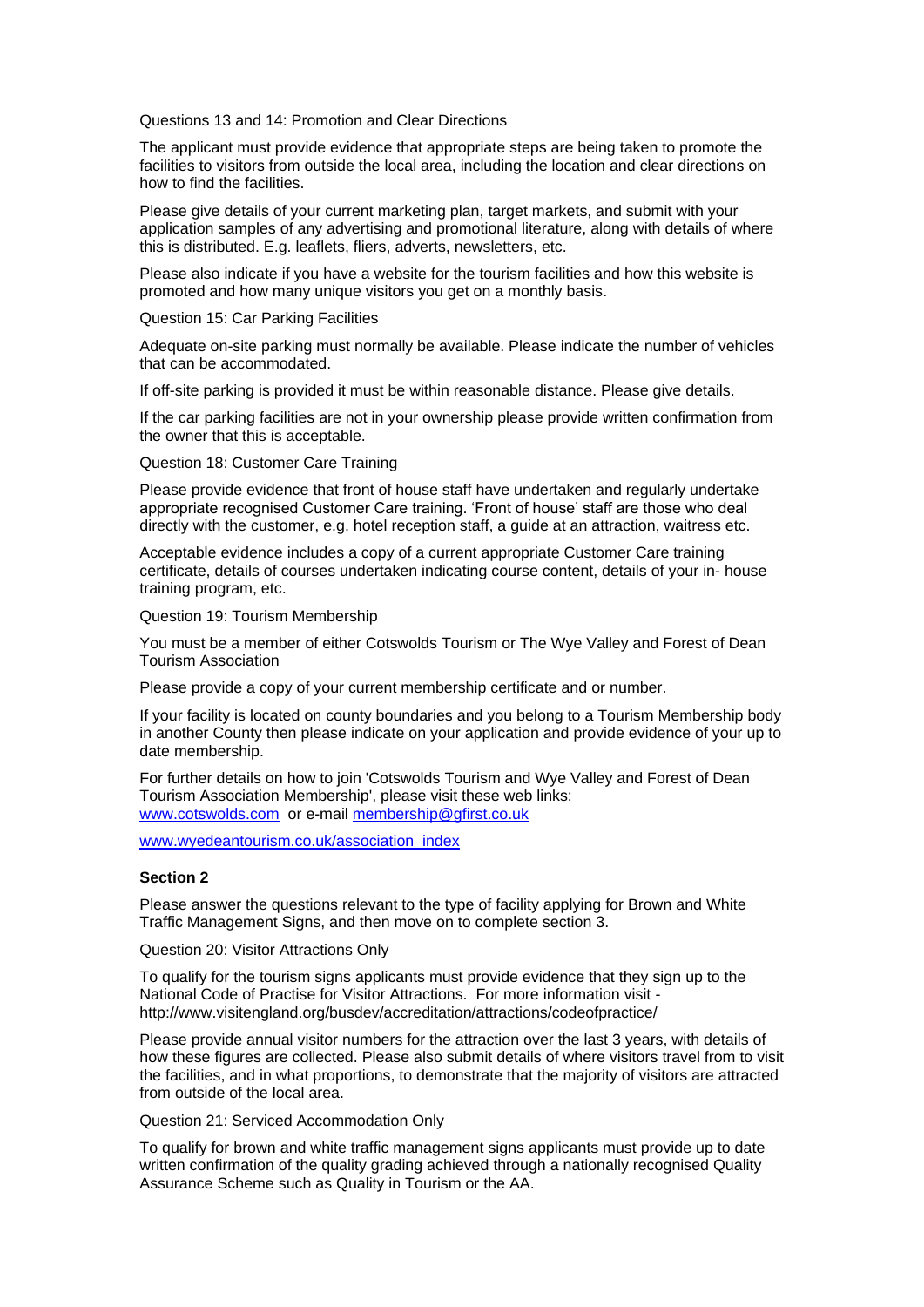For more information on 'Quality in Tourism' and the 'AA' Grading Scheme, please visit these web links:

<http://www.qualityintourism.com/>

<http://www.theaa.com/hotel/hotel-services-accommodation-schemes.html>

Must be able to demonstrate that signs are required for traffic management purposes due to the volume of guests/visitors the facility receives during the course of a year.

Provide evidence of annual occupancy and event details such as how many weddings, conferences and so forth you have during the course of the year.

Question 22: Camping and Caravan Sites Only

To be eligible for signs Camping and Caravan Site applicants must provide the following evidence:

• A copy of the latest site licence issued by your local District Council Environmental Health Department (Caravan Club and Camping and Caravanning Club sites are exempt from this requirement).

• Written evidence of either an up to date 'Quality in Tourism' or 'AA Quality Assurance' inspection or evidence of membership from the Caravan Club or Camping and Caravanning Club is required. In addition, written endorsement from these respective clubs hat the facilities are open to non-members.

For more information on 'Quality in Tourism' and the 'AA' Grading Scheme, please visit these web links:

<http://www.qualityintourism.com/> <http://www.theaa.com/hotel/hotel-services-accommodation-schemes.html>

#### Question 23-27 Recreational Facilities

To demonstrate that the facilities and equipment are readily available for hire to non-members during normal opening hours, it would be useful if you could provide copies of publicity material or any other appropriate information to support your application. Please show evidence of what is offered at your facilities to day visitors.

### <span id="page-17-0"></span>**Section 3**

This section is to be completed by ALL applicants.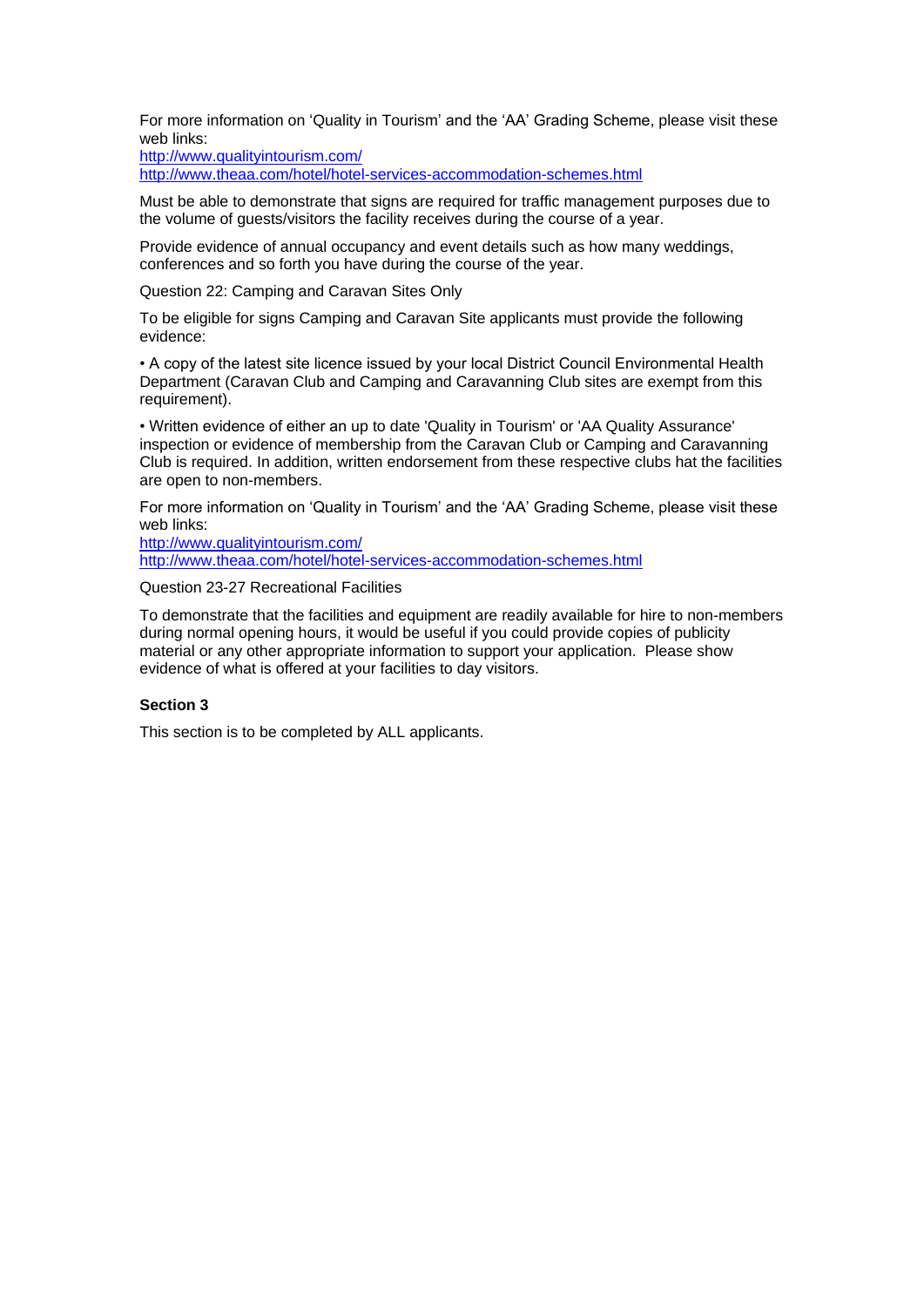## Symbols

In order to decide which symbol is most appropriate for you - you will need to visit the Department for Transport's website for the full library of national symbols available to you, please visit this web link:

http://www.dft.gov.uk/trafficsignsimages/UserGuide.php

When an applicant requires more than one sign in order to ensure continuity on the route one standard symbol may be used on all signs relating to it.

Symbols are not obligatory on signs and the omission of symbols can be of benefit in simplifying the sign content, particularly where a number of facilities are being signed.